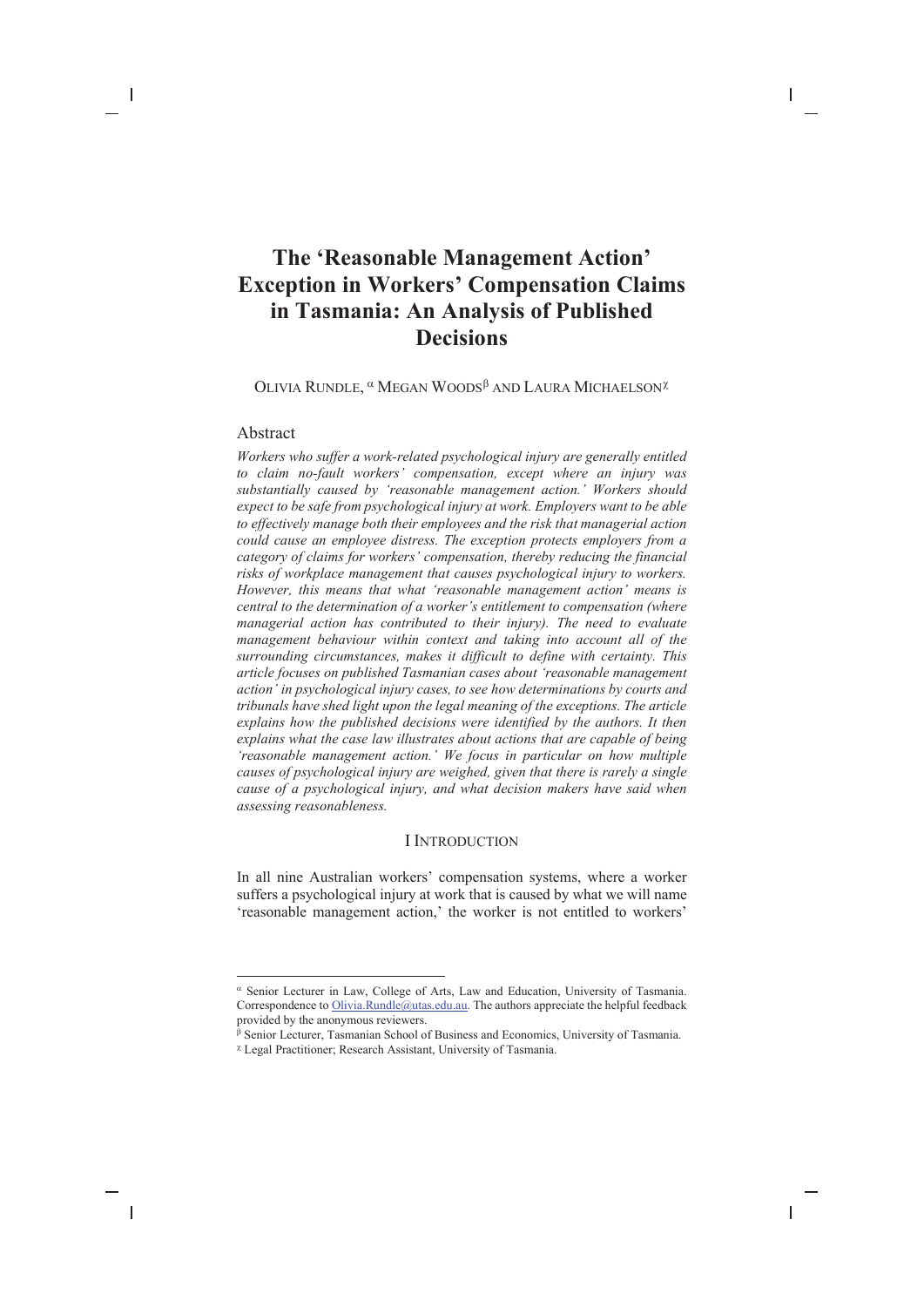compensation.1 In claiming the exception, employers may acknowledge that the worker has suffered a psychological injury, even accept that the injury was suffered during the course of employment and that the employment was a substantial or significant cause of the injury. However, on the basis that the employer was acting reasonably in performing the management actions that caused the injury, the employer can argue that they are not liable to pay compensation.

The availability of workers' compensation for psychological conditions was limited by amendments commencing in the 1990s that introduced the 'reasonable management action' exceptions.<sup>2</sup> Employers' and insurers' concerns about the escalating cost of insurance and payments for stress claims were key drivers for the introduction of an exception to the entitlement for compensation for a psychological injury suffered at work.<sup>3</sup> Guthrie has noted that 'early cases led to a perception in legislators, insurers, employers and some judges that stress-related claims were easy to bring and difficult to defend.'4 There were concerns that too many claims for stress related illnesses were being granted to workers, and an 'unreasonable' stress response by a worker to standard managerial practice could result in a workers' compensation payment.<sup>5</sup> The exceptions were introduced to protect employers from liability for adverse consequences of managing employees.<sup>6</sup>

This article reports from a study of 'reasonable management action' in workers' compensation claims for psychological injury, with specific focus upon consideration of the relevant exception in Tasmania.7 Where a worker suffers from an injury that is a disease (an ailment, disorder, defect, or morbid condition of sudden or gradual development), and their

<sup>&</sup>lt;sup>1</sup> *Safety, Rehabilitation and Compensation Act 1988* (Cth) s 5A ('*Commonwealth Act*'); *Workers Compensation Act 1951* (ACT) s 4(2) ('*ACT Act'*); *Workers Compensation Act 1987* (NSW) s 11A(1) ('*NSW Act'*); *Return to Work Act 2015* (NT) s 3A(2) ('*NT Act')*; *Workers Compensation and Rehabilitation Act 2003* (Qld) s 32(5) ('*Queensland Act'*); *Return to Work Act 2014* (SA) s 7(4) ('*SA* Act'); *Workers Rehabilitation and Compensation Act 1988* (Tas) s 25(1A) ('*Tasmanian Act'*); *Accident Compensation Act 1985* (Vic) s 82(2A) (*'Victorian Act'*); *Workers' Compensation and Injury Management Act 1981* (WA) s 5 (definition of 'injury') (*'WA Act'*).

<sup>&</sup>lt;sup>2</sup> Robert Guthrie, 'Stress Claims and Management Prerogatives' (1996) 4(2) *International Journal of Employment Studies* 95. 3 Ibid 98–9.

<sup>4</sup> Robert Guthrie, 'The Australian legal framework for stress claims' (2007) 14(4) *Journal of Law and Medicine* 528, 536.

<sup>5</sup> See Tasmania, *Parliamentary Debates,* House of Assembly, Friday 23 June 1995, 10 (Ray Groom, Minister for Development and Resources) <https://www.parliament.tas.gov.au/> Second Reading Speech of the *Workers Rehabilitation and Compensation Reform Bill <sup>1995</sup>*. 6 *Comcare v Martin* (2016) 258 CLR 467, [46] (French CJ, Bell, Gageler, Keane and Nettle JJ), citing Australia, House of Representatives, *Safety, Rehabilitation and Compensation and Other Legislative Amendment Bill 2006*, Explanatory Memorandum iv, v.

<sup>&</sup>lt;sup>7</sup> The set of justifications contained in the *Tasmanian Act* (n 1) s  $25(1A)(a)$ –(e) comprise what we name the 'reasonable management action' exception. We note that this is not a phrase that appears in the Tasmanian Act.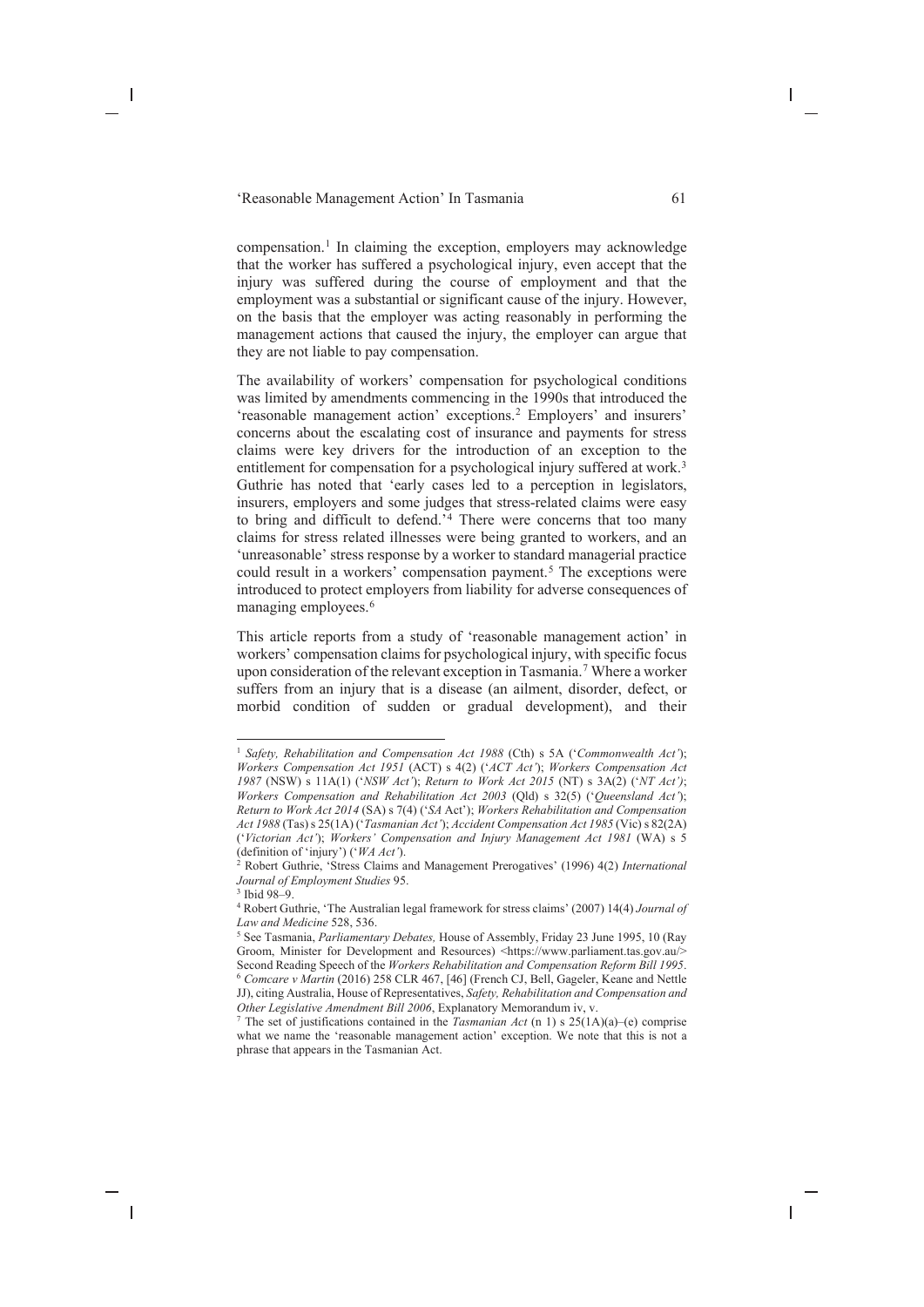employment is 'the major or most significant factor' contributing to the disease, they may claim workers' compensation.<sup>8</sup> Where a worker suffers from a recurrence, aggravation, acceleration, exacerbation or deterioration of an injury, and their employment is 'the major or most significant contributing factor,' they may claim workers' compensation.<sup>9</sup> However, where a psychological injury is caused by management behaviours that fall within legislative exceptions, no compensation is payable by the employer.<sup>10</sup> Our project sought to identify case law applying the Tasmanian exception provision, s 25(1A) of the *Workers Rehabilitation and Compensation Act 1988* (Tas) ('the Act'). Although the number of reported cases identified in the Tasmanian study was small, the decisions nonetheless provide some useful guidance for employers, injured workers and their advocates.

First, the relevant Tasmanian legislative provisions are explored in detail and contextualised within Australian workers' compensation systems. Secondly, the method by which the sample of cases were identified and analysed is described. Discussion then turns to the findings from the case analysis and the conclusions that we draw from them.

# II THE 'REASONABLE MANAGEMENT ACTION' EXCEPTION IN TASMANIA

In this part we introduce the Tasmanian legislative provisions containing workers' entitlement to compensation for psychological injury and the s25(1A) exceptions to that general entitlement. Our focus is upon psychological injury, as the Tasmanian provision is specifically limited to disorders or illnesses of the mind.

# A *Compensation for psychological injury at work*

Workers' compensation schemes are compulsory, largely 'no fault'11 statutory schemes that have been established to provide workers with quick and certain payments when they are injured at work, and to enable insurance premiums to be pooled to provide adequate funding for injured workers.12 In Tasmania, the ability to recover compensation for psychological injuries suffered at work is found in the *Workers Rehabilitation and Compensation Act 1988* (Tas). The existence of a workplace injury is defined, and then the exception to liability to pay

<sup>8</sup> *Tasmanian Act* (n 1) ss 3(1), 3(2A), 25(1)(b). 9 Ibid.

 $10$  Ibid s 25(1A).

<sup>&</sup>lt;sup>11</sup> A worker found to have suffered injury due to their own serious and wilful misconduct will not be entitled to compensation: Ibid s 25(2)(a)(i).

<sup>&</sup>lt;sup>12</sup> Michael Peters, 'The impact of the changes to the New South Wales workers compensation law: A betrayal of the compensation bargain?' (2014) 22(2) *Tort Law Review* 75, 76.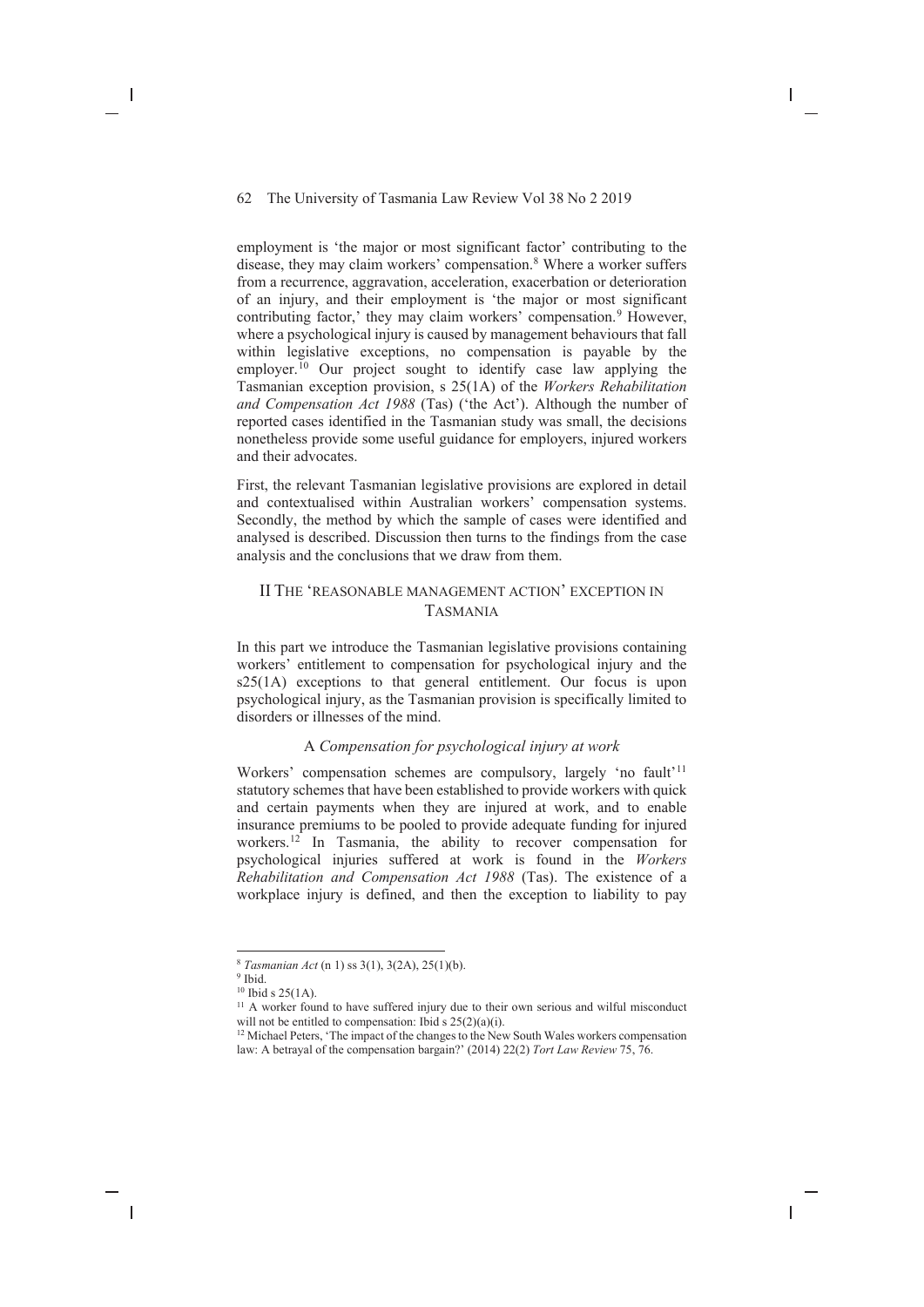workers' compensation appears in a separate provision.<sup>13</sup> Section 3(1) defines 'injury' and 'disease' for the purposes of the Act:

*injury* includes –

(a) a disease; and

(b) the recurrence, aggravation, acceleration, exacerbation or deterioration of any pre-existing injury or disease where the employment was the major or most significant contributing factor to that recurrence, aggravation, acceleration, exacerbation or deterioration –

but does not, except for the purposes of section  $97(1)(b)$  and (c), include an asbestos-related disease within the meaning of the *Asbestos-Related Diseases (Occupational Exposure) Compensation Act 2011*

*disease* means any ailment, disorder, defect, or morbid condition, whether of sudden or gradual development

Section 25(1)(b) provides that:

If in any employment – a worker suffers an injury, which is a disease and to which his employment contributed to a substantial degree, within the meaning of section 3(2A) – his employer is…liable to pay compensation in accordance with this Act.

Section 3(2A) says that:

For the purposes of this Act, employment contributed to a disease to a substantial degree only if it is the major or most significant factor.

Therefore, where a worker suffers from a psychological condition and their employment was the major or most significant factor contributing to that condition (including the aggravation of a previously existing condition), then the worker has an entitlement to claim compensation. Guthrie has noted that the Tasmanian legislation sets a particularly high bar for workers to establish, that their injury arose both out of *and* in the course of their employment, which must be the 'major or most significant' cause of their injury.14

In the context of psychological injury, two specific exceptions apply to the employee's entitlement to compensation. Employers are not liable to pay compensation in any case where the worker, at the time of entering employment, wilfully and falsely represented themselves as not having previously suffered from the psychological condition (that is later

<sup>13</sup> The *Tasmanian Act* was based upon the then *Workers Rehabilitation and Compensation Act* 1986 (SA), s 30(2)(a). A similar legislative structure is found in *NSW Act* (n 1) s 11A(1); *SA Act* (n 1) s 7(2)(b)(ii), 7(3)(b)(ii); *Victorian Act* (n 1) s 82(2A). This contrasts with legislative frameworks where the exception is built into the meaning of "injury": *Commonwealth Act* (n 1) s 5A(1); *ACT Act* (n 1) s 4(2); *NT Act* (n 1) s 3A(2); *Queensland Act* (n 1) s 32(5); *WA Act* (n 1) s 5.

<sup>&</sup>lt;sup>14</sup> Guthrie (n 4) 529, 533.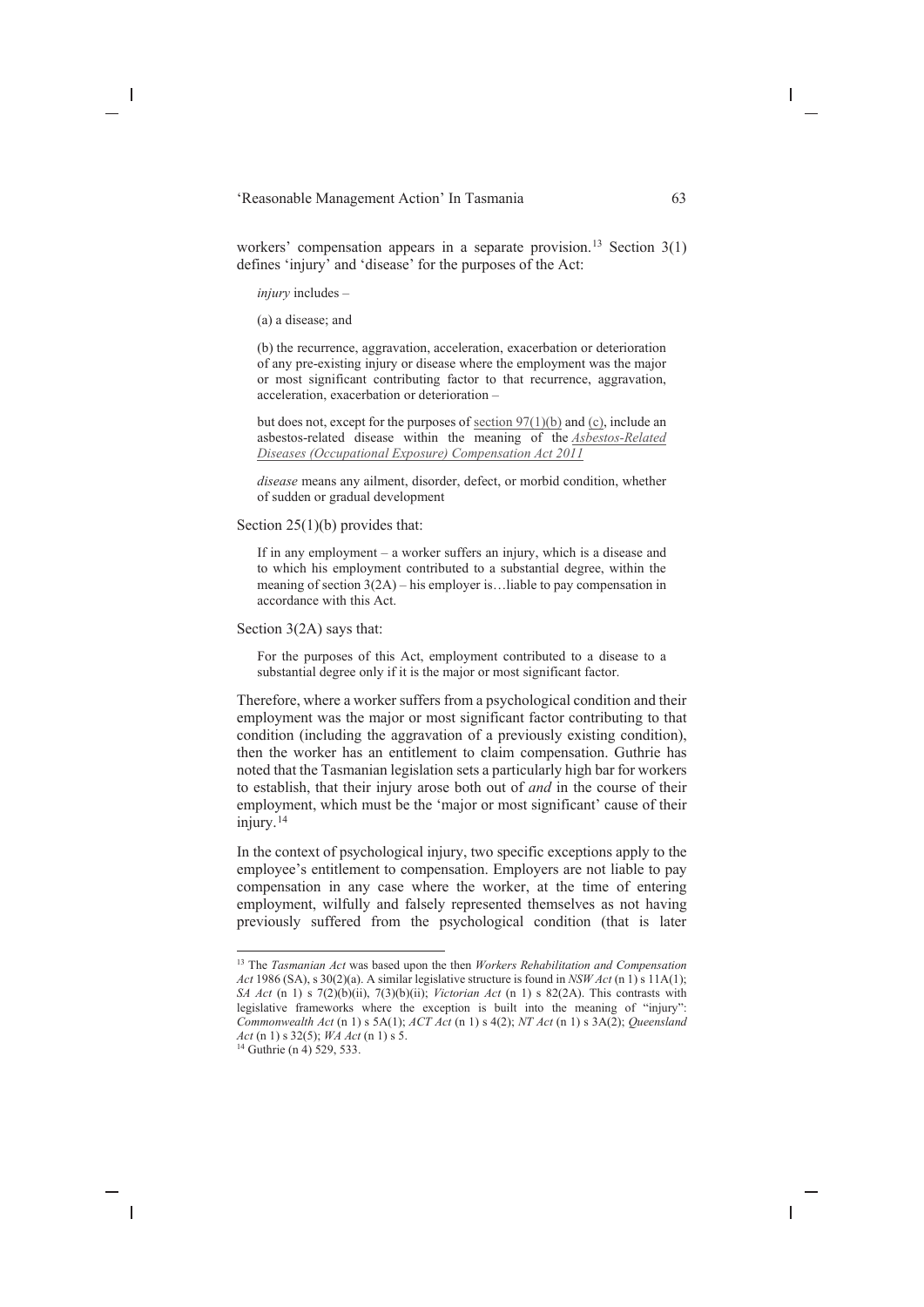aggravated).15 The second exception is for psychological injuries caused by 'reasonable management action' (explained in II.B).

Workers may suffer a psychological injury by an accident or by gradual onset of a psychological disease. Where a worker has suffered a psychological injury by their involvement in or witnessing of a workplace incident such as a bank robbery, assault, explosion, traffic accident or similar the 'reasonable management exception' is not relevant. Therefore, this article concerns psychological diseases that develop gradually or psychological injuries/diseases that are aggravated in the workplace.

## B *The 'reasonable management action' exception*

Where an injury was caused substantially by behaviour meeting the relevant exceptions, the injury is excluded and an employer will not be liable. Broadly similar exceptions exist in all Australian state, territory and Commonwealth jurisdictions, and we name the exceptions collectively 'reasonable management action.'16 The core common features are:

- the action was an administrative/management action (including non-action);
- the action related to the worker's employment/specified activities;
- the action caused the injury or disease;
- the action was reasonable; and
- the action was taken in a reasonable manner.

The reasonable management action exception is a significant barrier to the recovery of compensation for psychological injury suffered in connection with employment. It restricts and complicates claims in an otherwise beneficial 'no fault' compensation system.17 The weighing of the competing purposes of protecting workers and employers has been the subject of deliberation by courts and tribunals.<sup>18</sup> An overly broad interpretation of the exception could leave many injured employees unable to pursue workers' compensation. An overly narrow interpretation could defeat the purpose of enabling employers to manage their businesses

<sup>&</sup>lt;sup>15</sup> See, eg, *Tasmanian Act* (n 1) ss 25(2)(c), 81AA(2)(c); *NSW Act* (n 1) ss 14(2), 14(3); *Workers Compensation Act 1958* (Vic) s 6; *WA Act* (n 1) s 22.

<sup>&</sup>lt;sup>16</sup> *ACT Act* (n 1) s 4(2); *NSW Act* (n 1) s 11A(1); *NT Act* (n 1) s 3A(2); *Queensland Act* (n 1) s 32(5); *SA Act* (n 1) s 7(4); *Tasmanian Act* (n 1) s 25(1A); *Victorian Act* (n 1) s 82(2A), 82(10); *WA Act* (n 1) s 5(1) (definition of 'injury'), 5(4); *Commonwealth Act* (n 1) s 5A; Safe Work Australia, *Comparison of workers' compensation arrangements in Australia and New Zealand* (July 2015), 74–80.

<sup>17</sup> *Abrahams v St Virgil's College* [1998] TASSC 53, [7] ('*Abrahams*').

<sup>18</sup> See, eg, *Comcare v Martin* (n 6); *Lim v Comcare* [2016] FCA 709; *Commonwealth Bank of Australia v Reeve* (2012) 199 FCR 463; *State of Victoria v Leck* [2009] VSC 92; *Parker v Q-Comp* (2007) 185 QGIG 269; *Abrahams* (n 17); *WorkCover Corporation of South Australia v Summers* (1995) 65 SASR 243.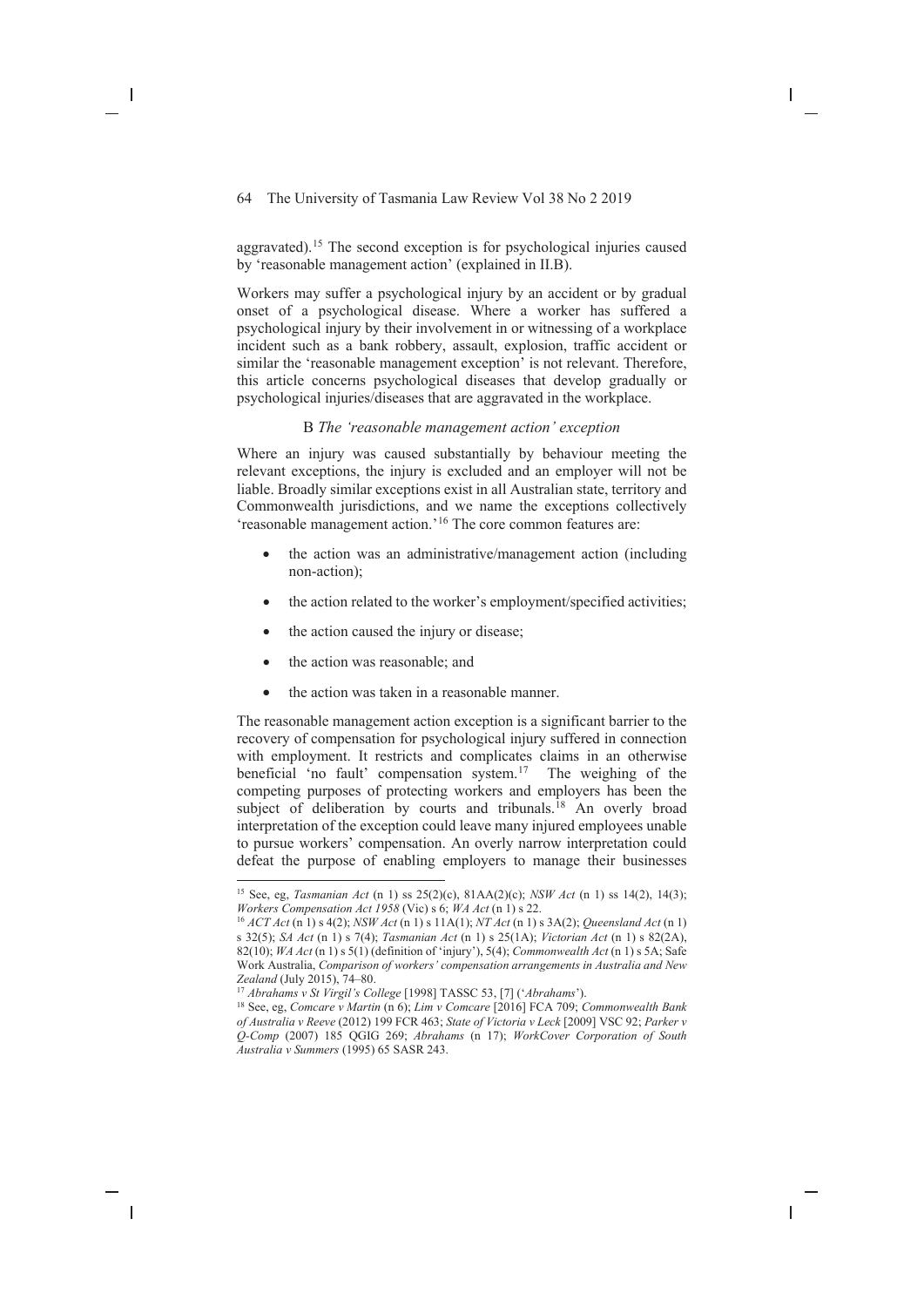without unreasonable risk of workers' compensation claims arising from management action.<sup>19</sup> Ultimately a balance needs to be found between the intentions of the legislation to benefit workers and the clear intention of the exception to benefit employers.<sup>20</sup> In 2014 Chief Justice Blow of the Tasmanian Supreme Court observed that:

As a general rule, because workers compensation legislation is beneficial legislation, ambiguities therein ought to be resolved in favour of the class of persons intended to be benefited by the legislation, namely workers $^{21}$ ... However excepting provisions in beneficial legislation do not always require beneficial interpretation. Whether a beneficial interpretation is appropriate "depends on the particular statutory provision and an analysis of its language and purpose".22

The High Court made clear in *Comcare v Martin* that the purpose of protecting employers is the purpose through which the exception in the Commonwealth Act should be interpreted.<sup>23</sup> The exceptions were introduced to limit workers compensation claims and were therefore intended to act as a barrier to workers' compensation for psychological injury claims. Chief Commissioner Webster noted in *M v Allianz Australia Services Pty Ltd (No 2)<sup>24</sup>* that the intended benefit of the Tasmanian exception was directed to the employer, and that the provision should accordingly be given its widest construction in accordance with that beneficial purpose.25

There are some inter-relationships between this exception in workers' compensation law and industrial relations laws that regulate management behaviours, requiring managers to act reasonably.<sup>26</sup> We do not seek to explore the interaction between workers' compensation and industrial laws in detail here, but we acknowledge the influence of each over the other. We also acknowledge that many workers will simultaneously be in dispute with employers in unfair dismissal, adverse actions, promotions appeal or similar industrial law proceedings as well as a workers' compensation

<sup>24</sup> [2019] TASWRCT 35.

<sup>19</sup> Guthrie (n 2) 98.

<sup>20</sup> *Friends' School Inc v Edmiston* [2014] TASSC 68, [8], citing *McDermott v Owners of SS Tintoretto* [1911] AC 35, 46 ('*McDermott'*); *Wilson v Wilson's Tile Works Pty Ltd* (1960) 104 CLR 328, 335 ('*Wilson*'); *Bird v Commonwealth* (1988) 165 CLR 1, 9 ('*Bird*'); Emma Reilly, "The mental injury exception to workers' compensation claims" (2010) 101 *Precedent* 31; Kevin Purse, 'Winding Back Workers' Compensation Entitlements in Australia' (2011) 24(3) *Australian Journal of Labour Law* 238, 245–6.

<sup>21</sup> *Friends' School Inc v Edmiston* (n 20) [8], citing *McDermott* (n 20); *Wilson* (n 20); *Bird*   $(n 20)$ .

<sup>22</sup> *Friends' School Inc v Edmiston* (n 20) [8], citing *Rose v Secretary, Department of Social Security* (1990) 21 FCR 241, 244.

<sup>&</sup>lt;sup>23</sup> *Comcare v Martin* (n 6) [46] (French CJ, Bell, Gageler, Keane and Nettle JJ), citing Australia, House of Representatives Safety, Rehabilitation and Compensation and Other Legislative Amendment Bill 2006, Explanatory Memorandum iv, v.

<sup>&</sup>lt;sup>25</sup> Ibid [31].

 $26$  Guthrie (n 2).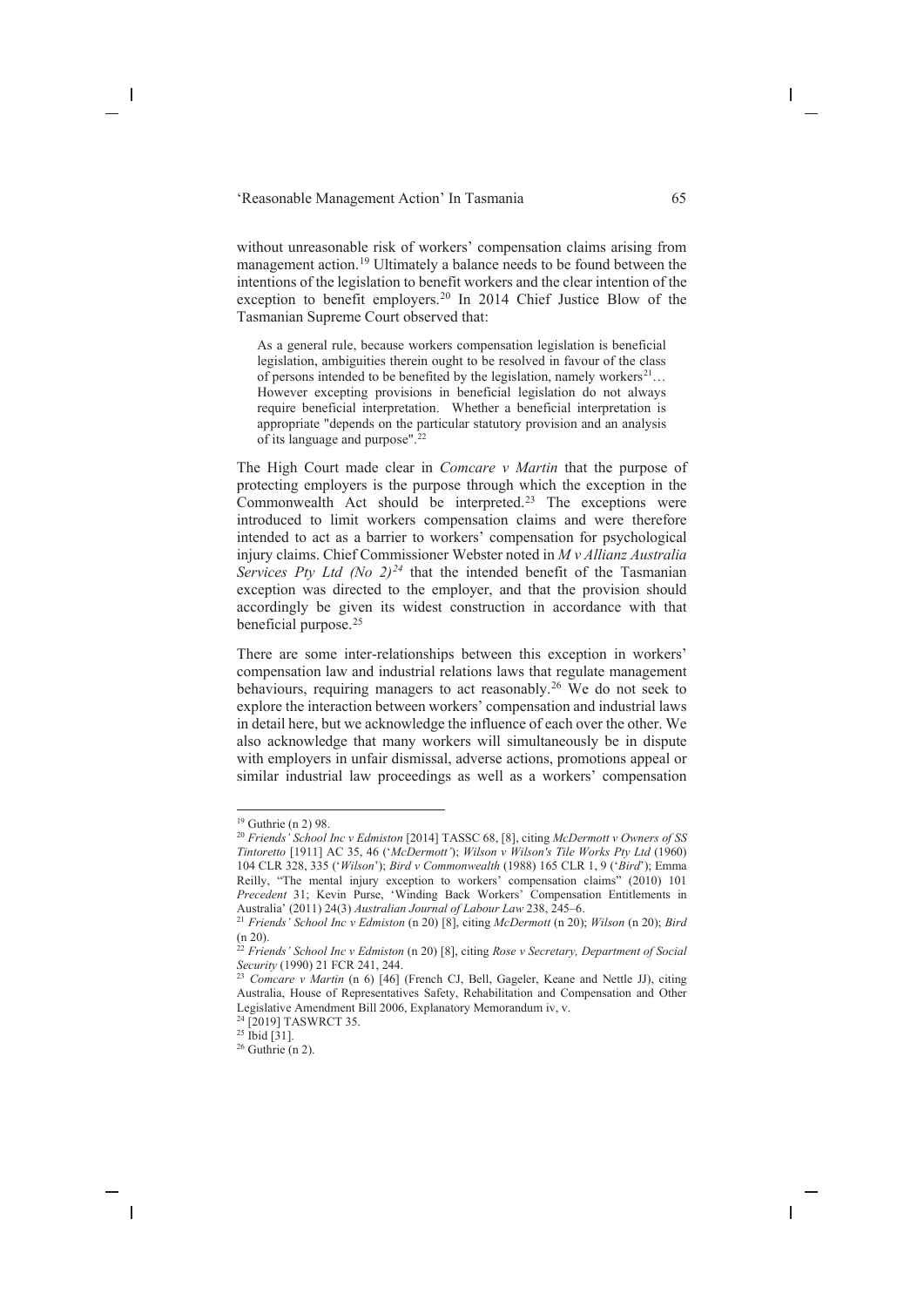claim for psychological injury. The Commonwealth Fair Work legislation contains a qualification that 'reasonable management action carried out in a reasonable manner' is not bullying under the Fair Work system, adopting the wording of workers' compensation laws.27 It must be acknowledged that the exception in the workers' compensation jurisdiction introduces an assessment of the 'reasonableness' of managerial action that is otherwise unusual in that context, which raises questions about whether the decision makers and advocates are best placed to make assessments of what behaviours are 'reasonable.' Managerial action, and its reasonableness, is the specialist expertise of professionals operating in the industrial relations context (eg unions and Fair Work tribunals) rather than workers' compensation tribunals.

In Tasmania, the relevant exception provision is found in  $s$  25(1A) of the Act:

Compensation is not payable under this Act in respect of a disease which is an illness of the mind or a disorder of the mind and which arises substantially from–

(a) reasonable action taken in a reasonable manner by an employer to transfer, demote, discipline or counsel a worker or to bring about the cessation of a worker's employment; or

(b) a decision of an employer, based on reasonable grounds, not to award or provide a promotion, transfer or benefit in connection with a worker's employment; or

(c) reasonable administrative action taken in a reasonable manner by an employer in connection with a worker's employment; or

(d) the failure of an employer to take action of a type referred to in paragraph (a), (b) or (c) in relation to a worker in connection with the worker's employment if there are reasonable grounds for not taking that action; or

(e) reasonable action taken by an employer under this Act in a reasonable manner affecting a worker.

In Tasmania, an employer who relies upon s 25(1A) as a defence to a claim bears the onus of proving that the elements of the provision are satisfied.<sup>28</sup> The onus of proving the reasonable management action exception upon

<sup>27</sup> *Fair Work Act 2009* (Cth) s 789FD(2); *Application by Purcell* [2016] FWC 2308, [95];

<sup>&</sup>lt;sup>28</sup> Bradshaw v Tasmania Networks Pty Ltd <sup>[2020]</sup> TASFC 2, [12] citing *Bradshaw v Tasmania Networks Pty Ltd* [2020] TASSC 41; *Skill Group Limited v Anning* [2015] TASSC 18; *Lamont v MRT Supermarkets Pty Ltd* [2016] TASSC 16; *M v Allianz Australia Services Pty Ltd (No 2)* (n 24) [14]; *C v Department of Education* [2011] TASWRCT 15, [49].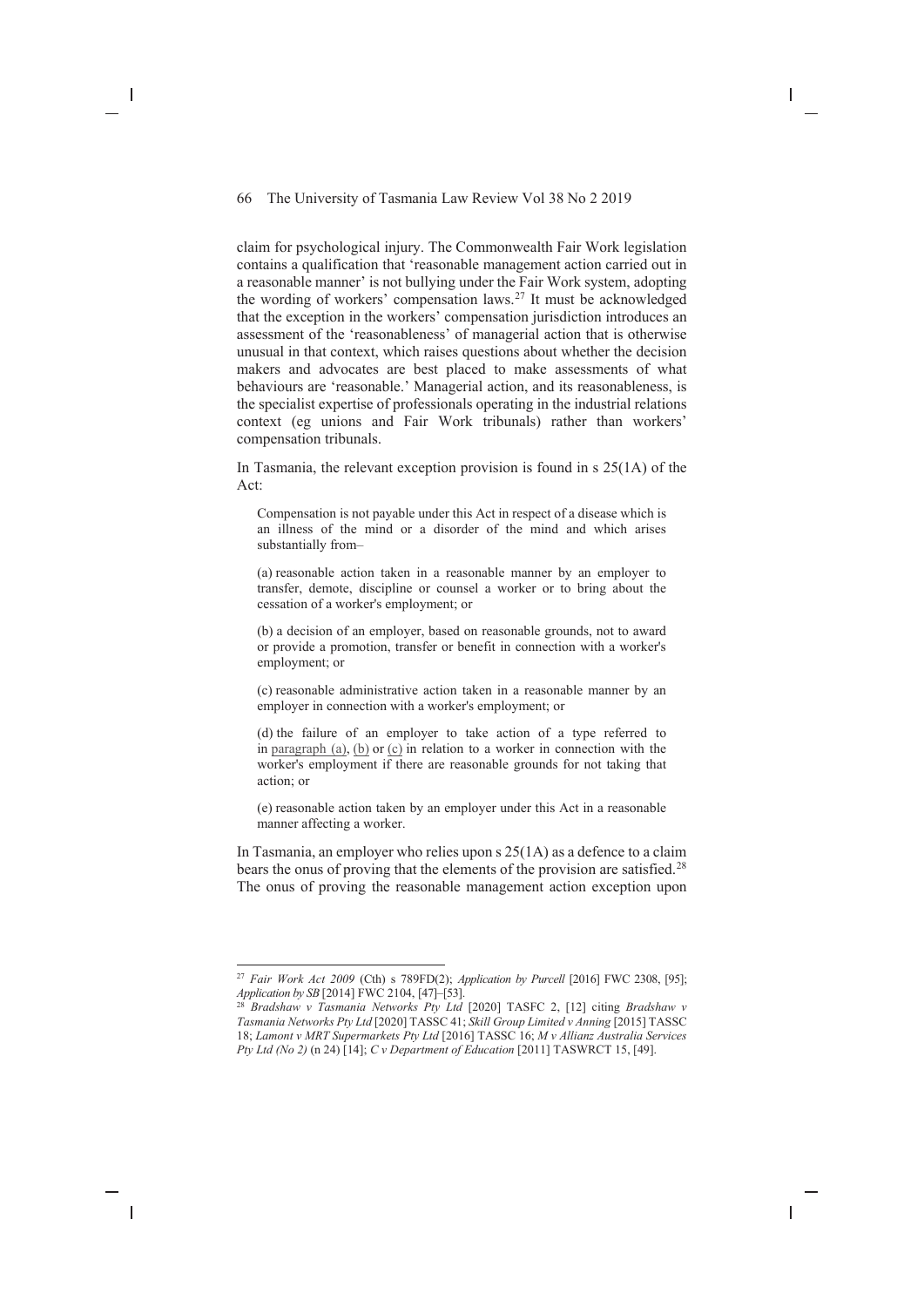which they rely is also borne by the employer in  $NSW<sup>29</sup>, NT<sup>30</sup>$  and Victoria.31 Where the exception provision is located within the statutory definition of 'injury'32 the fact that the injury suffered by the worker falls within that definition must be established before they can succeed on their claim. Generally, in those jurisdictions the worker must disprove the exception of 'reasonable management action' claimed by the employer.<sup>33</sup>

The Tasmanian exclusion provision requires that the psychological injury 'arises substantially from' the 'reasonable management action,' which is a lower bar for employers than most other Australian jurisdictions. The wording of most exclusion provisions requires that the 'reasonable management action' be the only or main cause of the worker's injury. The words used are 'completely or mostly caused by',<sup>34</sup> 'wholly or predominantly caused by',  $35$  'caused wholly or primarily by',  $36$  'arise wholly or predominantly from', $37$  'caused wholly or predominantly by' $38$ and 'wholly or predominantly arises from.'39 These provisions clearly require that the exception only applies where the 'reasonable management action' was the main cause of the injury. In NSW in the context of multiple causes, the excepted 'wholly or predominant' cause must be 'stronger than and prevailing over other causes' or 'mainly or principally caused.'40 By

<sup>29</sup> *Hamad v Q Catering Ltd* [2017] NSWWCCPD 6, [45]; *Department of Education and Training v Sinclair* [2005] NSWCA 465, [18]; *Commissioner of Police v Minahan* [2003] NSWCA 239, [25].

<sup>30</sup> *Rivard v Northern Territory* (1999) 150 FLR 33 noted and agreed between the parties in *Corbett v Northern Territory of Australia* [2015] NTSC 45, [4]–[5].

<sup>31</sup> *Department of Education & Anor v Unsworth* [2010] VSCA 77, [57]; *Mills v City of Whitehorse (WorkCover)* [2016] VMC 4, [77].

<sup>&</sup>lt;sup>32</sup> See above II.A identifying the Commonwealth, ACT, NT, Queensland and WA Acts as including the exception within the definition of injury.

<sup>&</sup>lt;sup>33</sup> Fuller v Simon Blackwood (Workers' Compensation Regulator) [2016] ICQ 12, [12]; *Roberts v Workers' Compensation Regulator* [2016] QIRC 30, [327]; *Henderson v Workers' Compensation Regulator* [2015] QIRC 216, [11], citing *State of Queensland (Queensland Health) v Q-COMP and Beverley Coyne* (2003) 172 QGIG 1447 (Hall P); *Q-COMP v Hetherington* [2004] 176 QGIG 493 (Hall P); *Church v Simon Blackwood (Workers' Compensation Regulator)* [2015] ICQ 031; *Cannon v Department for Health and Ageing* [2015] SAWCT 5, [2] applying s 30A(b) of the *Workers Rehabilitation and Compensation Act 1986;* Robert Guthrie, 'Negotiation, Power in Conciliation, and Review of Compensation Claims' (2002) 24(3) *Law and Policy* 229, 244; *Catholic Education Office of WA v Granitto* [2012] WASCA 266, [40] citing the Arbitrator's reference to *O'Leary v Edith Cowan University* CM 108-02 (Compensation Magistrate Packington) [14].

<sup>34</sup> *ACT Act* (n 1) s 4(2).

<sup>35</sup> *NSW Act* (n 1) s 11A(1).

<sup>36</sup> *NT Act* (n 1) s 3A(2).

<sup>37</sup> *SA Act* (n 1) ss 7(2)(b)(ii), 7(3)(b)(ii).

<sup>38</sup> *Victorian Act* (n 1) s 82(2A).

<sup>39</sup> *WA Act* (n 1) s 5.

<sup>40</sup> *Hamad v Q Catering Ltd* (n 30) [45]–[46] citing *Ponnan v George Weston Foods Ltd*  (2007) NSWWCCPD 92; Christine Tsekouras, *Halsbury's Laws of Australia* (LexisNexis, 2014) [450-4105], citing *Jackson v Work Directions Australia Pty Ltd* (1998) 17 NSWCC 70; *Ponnan v George Weston Foods*; *Temelkov v Kemblawarra Portugese Sports and Social Club Ltd* [2008] NSW WCC PD 96; *Smith v Roads and Traffic Authority (NSW)* [2008]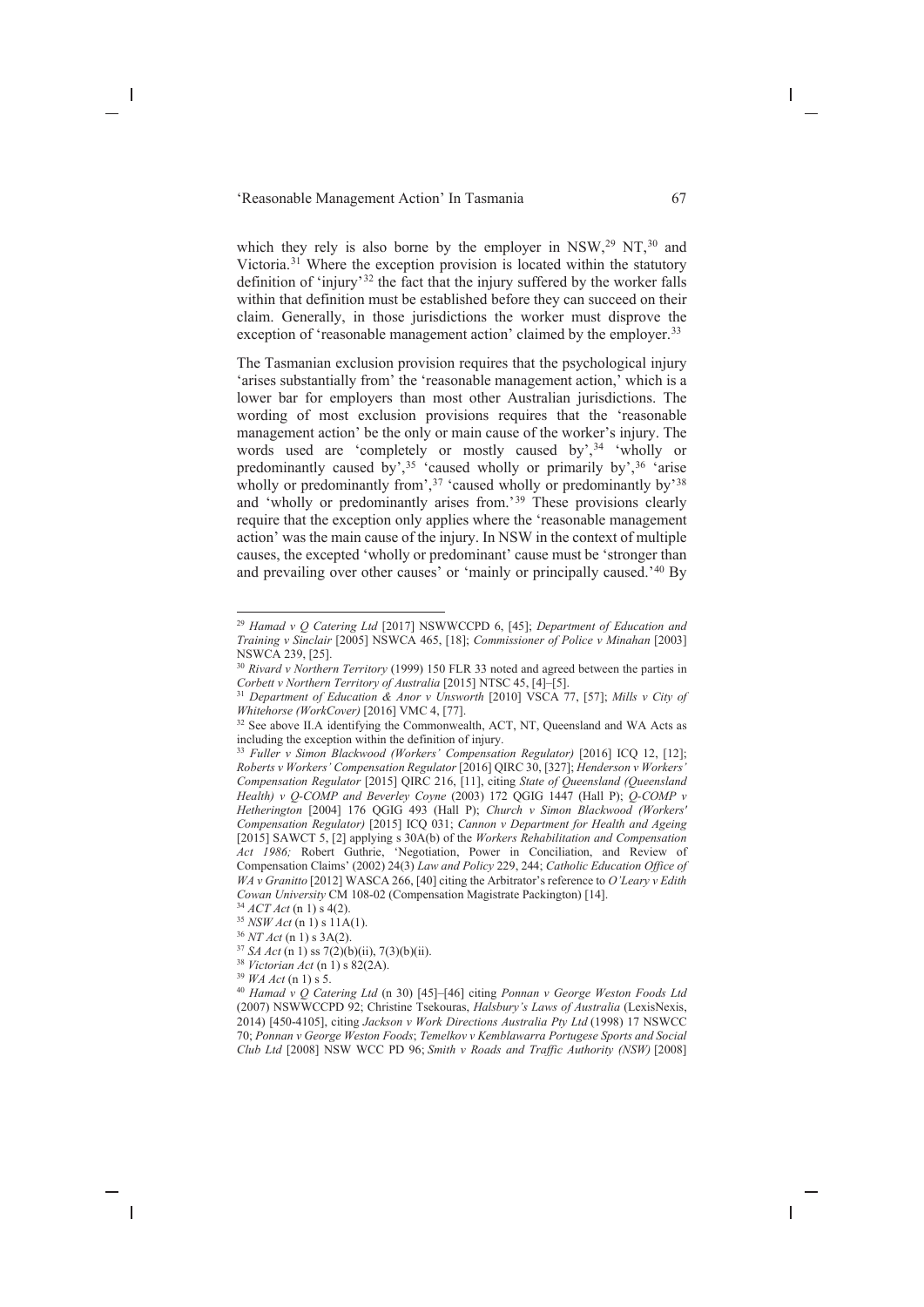contrast, in the Commonwealth and Queensland systems, the exception can apply where it is not the primary cause of the injury.<sup>41</sup> The Tasmanian provision requires that the 'reasonable management action' is a substantial cause of the psychological condition, not that it was the action that caused the most substantial psychological injury.42 It would be rare that a psychological injury is definitively attributed to only one cause. Multiple aggravating factors are usual, and it is enough if the excepted cause is one of them, provided that it was a substantial cause.43 In the context of multiple causes, the court will weigh the causes and determined which were substantial.<sup>44</sup> The legislature did not confine the meaning in  $s$  25(1A) to the 'major or most significant' cause, but rather 'substantially caused' requires that the contribution is real and of substance as distinct from insubstantial or nominal.45

The list of excepted actions in s 25(1A) is described in broad terms, but is exhaustive of the actions that could bar a worker's compensation claim.<sup>46</sup> Paragraph (a) enables employers to 'transfer, demote, discipline or counsel a worker or to bring about the cessation of a worker's employment' in a reasonable way. Paragraph (b) enables an employer to reasonably decline a worker's request for a promotion, transfer or benefit. Paragraph (c) enables 'reasonable administrative action taken in a reasonable manner.' Paragraph 25(1A)(d) applies the exception to an employer's failure to take any of the actions referred to in paragraphs (a), (b) or (c). Paragraph (e) protects employers who take reasonable actions under the workers' compensation legislation. The inclusions in s 25(1A) are broad, and a wide range of actions or inactions could potentially fall within the exception.

The paragraph (c) 'administrative action' exception is particularly difficult to define clearly. Acknowledging that it was difficult to know what parliament intended when it used the term 'administrative action' in the paragraph, Justice Underwood concluded that:

NSWWCCPD 130; *McCarthy v Department of Corrective Services* [2010] NSWWCCPD 27.

<sup>41</sup> Discussed in Joan Squelch and Robert Guthrie, 'The Australian Legal Framework for Workplace Bullying' (2010) 32(1) *Comparative Labor Law and Policy* 15, 28. See *Hart v Comcare* (2005) 145 FCR 29; *Commonwealth Bank of Australia v Reeve* (n 18); *Drenth v Comcare* (2012) 128 ALD 1, cited in *Pettiford v Comcare* [2014] AATA 95; *Lim v Comcare*  [2016] FCA 709; *Simon Blackwood (Workers' Compensation Regulator) v Mahaffey* [2016] ICQ 10.

<sup>42</sup> *M v Allianz Australia Services Pty Ltd (No 2)* (n 24) [23].

<sup>43</sup> Ibid [30].

<sup>44</sup> *C v Department of Education* (n 28) [67].

<sup>45</sup> *M v Allianz Australia Services Pty Ltd (No 2)* (n 24) [32], citing with approval Chief Commissioner Carey's comments in *M v Healthscope (Tasmania) Pty Ltd* [2007] TASWRCT 29, [40].

<sup>46</sup> The same phrasing is used in *SA Act* (n 1) s 7(4). The legislative approach to the description of the excepted actions varies in other Australian jurisdictions.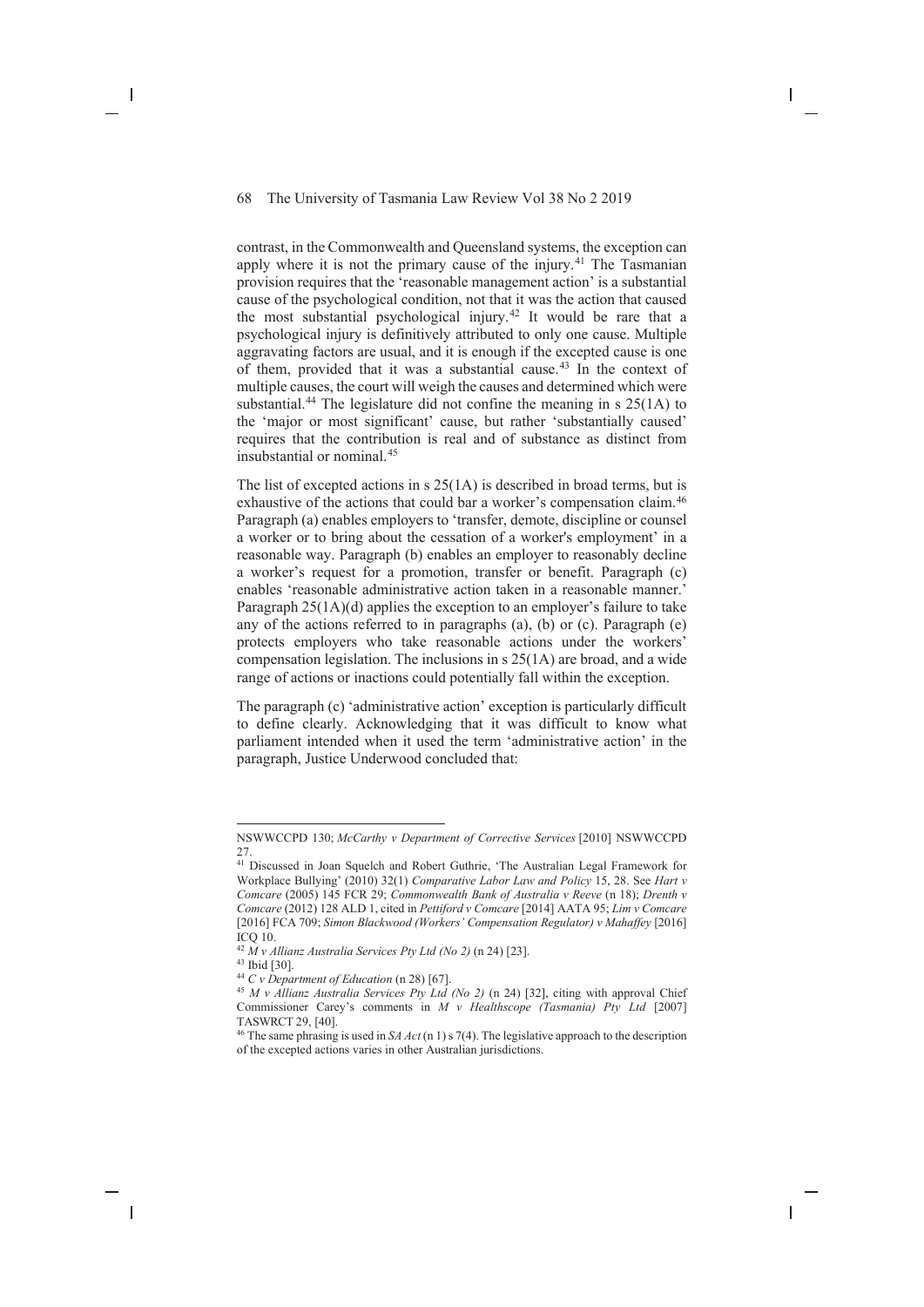Perhaps it is best to let the definition emerge in the traditional common law way, the decision in each case being confined to its own facts.<sup>47</sup>

Although from a legal perspective this kind of case by case interpretation enables courts to make just decisions, from a practical perspective, it leaves some uncertainty about what kinds of administrative action could place the employer at risk of liability or the worker at risk of not being eligible for workers compensation. Any lack of clarity is problematic for all parties involved in workers compensation claims. Some Tasmanian decisions have shed light on what kinds of actions by employers fall within the definition of 'administrative action', drawing from case law in other jurisdictions. 48 In the Commonwealth legislation, the overall exception is described as 'reasonable administrative action' and a non-exhaustive list of actions falling within the definition is provided.<sup>49</sup> Commonwealth 'administrative actions' relate specifically to an employee, and are distinguishable from more general workplace actions that are a general feature of the workplace.<sup>50</sup> Where an employer takes action in relation to a class of employees, it will not constitute 'administrative action' specific to an individual within that class.<sup>51</sup> 'Administrative action' is very contextual in meaning, and requires consideration of the particular facts of the actions taken, the worker's tasks and the functioning of the workplace. <sup>52</sup> A worker who receives instructions about how to perform their work is subject to 'administrative action', whereas the actual performance of work in accordance with those instructions is not.53 'Administrative actions' might include the allocation of workload, requirement to perform supervision duties, to attend and supervise additional activities, or to discipline others in accordance with workplace policy.<sup>54</sup> It is permissible for decision makers to look at the workplace as a whole and not simply the worker's situation in isolation to determine what actions are 'administrative'. <sup>55</sup> Part IV.A elaborates upon the case law findings about administrative action in Tasmania.

<sup>47</sup> *Abrahams* (n 17) [9].

<sup>48</sup> *Burrage v Rural Press Limited* [2013] TASSC 43 (Wood J), citing *WorkCover Corporation of South Australia v Summers* (n 18); *Commonwealth Bank of Australia v Reeve* (n 18), all cited in *The State of Tasmania (DPIPWE) v B* [2015] TASWRCT 15, [19]. 49 *Commonwealth Act* (n 1) s 5A(2).

<sup>50</sup> *Pettiford v Comcare* (n 41) [48], citing *Commonwealth Bank of Australia v Reeve* (n 18); *Drenth v Comcare* (n 41).

<sup>51</sup> *Commonwealth Bank of Australia v Reeve* (n 18) [74], cited in David Richards, *Halsbury's Laws of Australia* (LexisNexis, 2012) [450-1505]; *Reid v Workers' Compensation Regulator*  [2016] QIRC 47, [195].

<sup>52</sup> *Pataki v University of Tasmania* [2000] TASSC 144, [11] (Cox CJ), quoting the Commissioner who cited *Abrahams* (n 17); *Workcover Corporation of South Australia v Summers* (n 18). See also *M v Westpac Banking Corporation* [2011] TASWRCT 1, [11] citing *Summers* (n 18). 53 *Department of Education v F* [2004] TASWRCT 43, cited in Guthrie (n 4) 542.

<sup>54</sup> *Department of Education v F* (n 53) [7].

<sup>55</sup> *Pataki v University of Tasmania* (n 52) [11] (Cox CJ), quoting the Commissioner.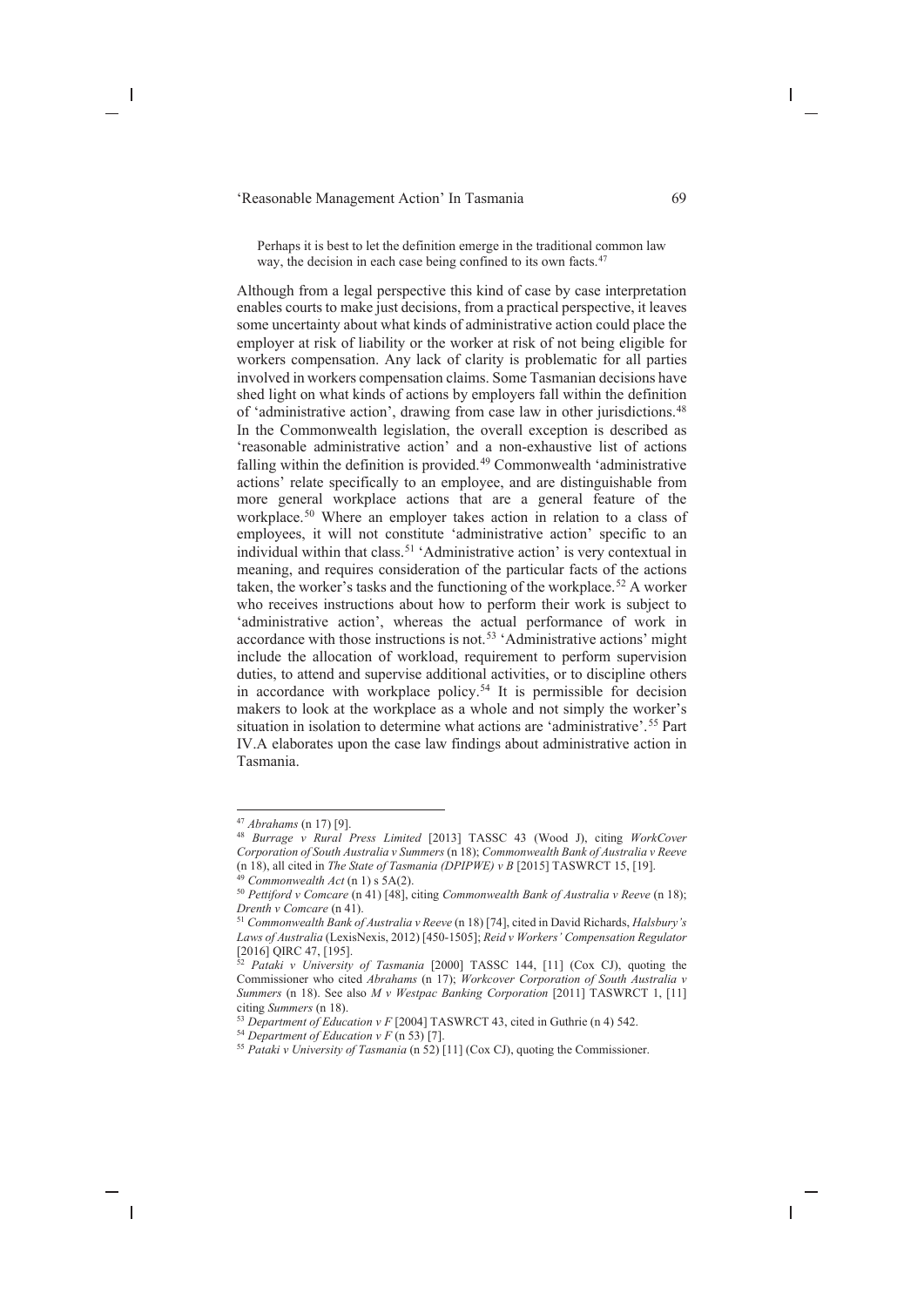Section 25(1A) refers to action in relation to 'a worker', which raises the question of whether it is necessary for the injured worker to be the person to whom reasonable management action was directed in order for the exception to apply. There is some authority in Queensland suggesting that managerial action 'mediating between workers or otherwise adjusting their relationships' rather than directed at the injured worker's own performance could fall within the exception. <sup>56</sup> However, it would not be intended that a worker injured by behaviour of another worker who has been the subject of managerial action would be denied compensation.<sup>57</sup> The Western Australian and Northern Territory legislation explicitly restricts the exception to injured workers subjected to the managerial action.<sup>58</sup> The Tasmanian provision is less explicit than WA and NT, but has been interpreted in a limiting way, requiring that the injured worker be the worker subjected to the employer's action. In *Friends' School Inc v Edmiston*, a teacher claimed that her psychological injury arose from the experience of witnessing and supporting a colleague through performance management.59 Chief Justice Blow explored the Hansard debates during the introduction of s 25(1A) in 1995 and concluded that:

…the mischief towards which the subsection was directed concerned the situation where a worker who has been the subject of reasonable action develops a stress-related medical disorder as a result, and claims compensation in respect of it.<sup>60</sup>

His Honour preferred a confined rather than expansive interpretation of the meaning of 'a worker' to be limited to the worker who developed the injury, because that was all that parliament intended.

In my view s 25(1A) is ambiguous. It does not make clear whether or not it precludes the payment of compensation to a worker other than the worker who has been the subject of the reasonable action with which it is concerned. Having regard to the mischief towards which the subsection was directed, and the consequences that would flow if an interpretation favourable to employers were adopted, it is clear that it must be interpreted as precluding the payment of compensation only to a worker who has been the subject of the reasonable action to which it refers.<sup>61</sup>

Therefore, the worker was not excluded from claiming compensation, because the reasonable management action was taken towards her colleague rather than herself.

In summary, in Tasmania the exception of reasonable management action only applies where the reasonable management action was a significant

<sup>56</sup> *Parker v Q-Comp* [2007] 185(13) *QGIG* 269, 272.

<sup>&</sup>lt;sup>57</sup> Parker v The President of the Industrial Court of Oueensland & O-Comp [2009] OCA 120, [41].

<sup>58</sup> *WA Act* (n 1) s 5(4); *NT Act* (n 1) s 3(1) (definition of 'management action').

<sup>59</sup> *Friends' School Inc v Edmiston* (n 20).

<sup>60</sup> Ibid [10].

 $61$  Ibid [13].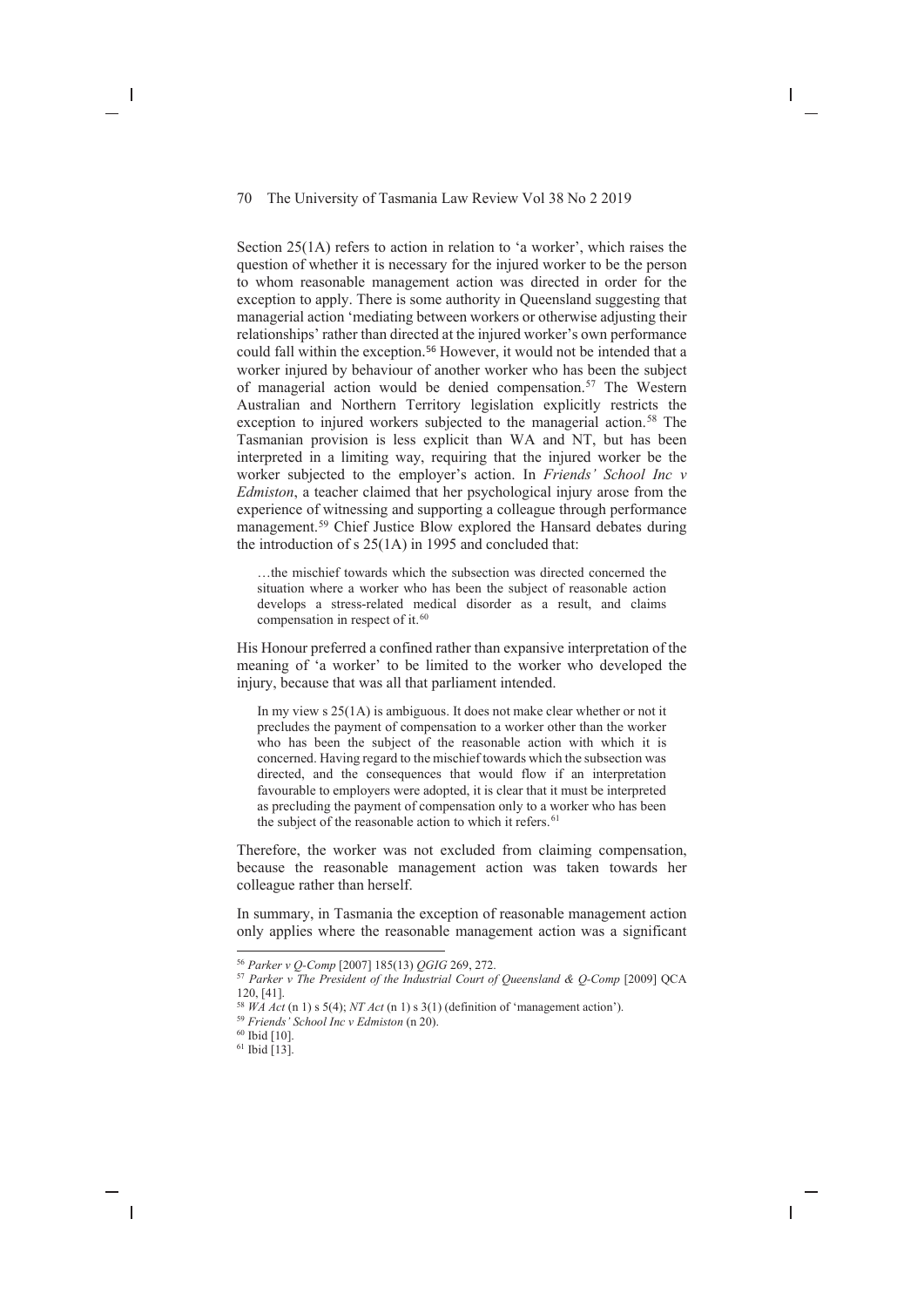cause of the injury. The employer must prove that the injury falls within the exception. 'Reasonable management action' is defined broadly, albeit exhaustively. The nature of an action (that is, whether it falls within the meaning of a paragraph of s 25(1A)) will be determined with reference to the broad workplace context. The exception only excludes claims by an injured worker who was themselves the subject of the reasonable management action.

## III CASE IDENTIFICATION AND DATA ANALYSIS METHOD

Now that we have introduced the Tasmanian 'reasonable management action' exception, and the way that it has been interpreted, we explain the method we adopted to identify the case data that we use in Part IV.

#### A *Case identification*

We describe our case identification approach in our broad study in order to contextualise the way that the Tasmanian cases discussed in this article were identified and analysed. In phase one of our study we identified and reviewed relevant legislation pertaining to psychological injury for each state and territory in Australia, as well as the Commonwealth, to determine a) the extent to which the legislative provisions differed for each state and territory, and b) the terminology and key terms used in the legislation we could use to identify cases relevant to our enquiry. We then conducted key word searches of the Australasian Legal Information Institute (AustLII) database for each state and territory to develop a dataset of tribunal and court decisions for each jurisdiction related to claims about psychological injury and 'reasonable management action'. The keywords for the Tasmanian search were 'psychological' and 'disease' and 'employment' and 'reasonable'. The original case searches were conducted between May 2016 and November 2016 for published cases until November 2016. This produced an initial data set of 74 Tasmanian cases.

We then reviewed all cases in the initial data set to identify those which considered the question of whether 'reasonable management action' was taken and exclude those which did not. Those cases in which 'reasonable management action' was in issue were then reviewed in more detail to determine the types of claim being made (e.g. bullying, performance appraisal, alleged misconduct etc) and the findings of the tribunal or court for each case. Details were recorded in a spreadsheet. This method of case identification produced only 2 cases in Tasmania, as compared to 167 cases in Queensland. To identify additional cases relevant to our research questions that were not identified by the original search but that fitted our search criteria, we sourced cases directly from the Workers' Rehabilitation and Compensation Tribunal in Tasmania from 2004 (from when decisions were published electronically) to identify published Tribunal decisions that concerned 'reasonable management action' for psychological injuries that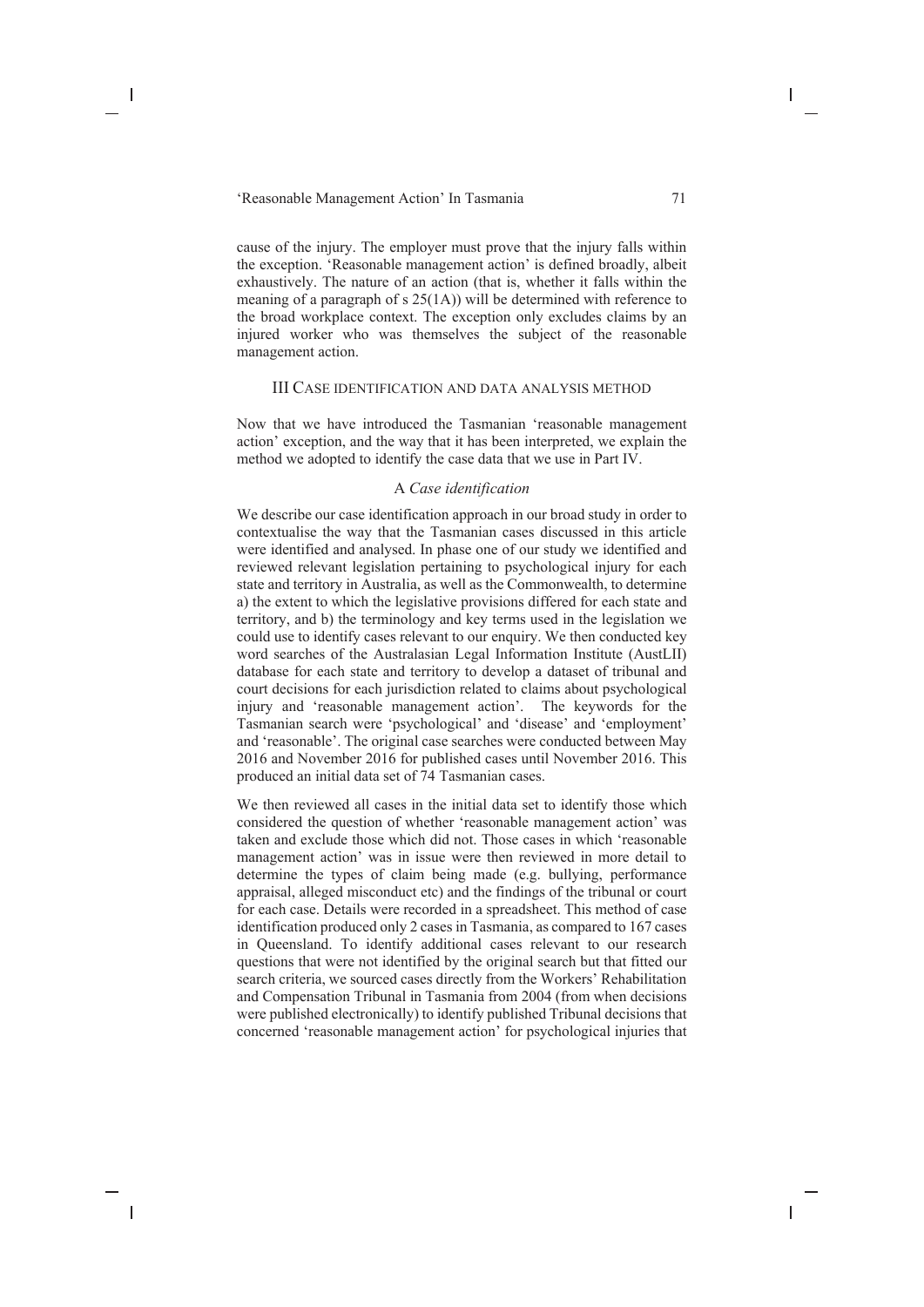were considered in light of an application under s 81A of the Tasmanian Act. Section 81A enables an employer to make an interim application to the Workers' Rehabilitation and Compensation Tribunal to cease paying compensation on the basis that they have a 'reasonably arguable case' against the worker's claim.62

In June 2020 the search was replicated in AustLII to identify published cases between December 2016 and June 2020 and update the dataset. This revealed 17 relevant s 81A decisions but only one case involving a final hearing of the substantive issues.

The final data set includes 39 Tasmanian cases involving claims related to 'reasonable management action' but only seven that finally determined the question of whether the s 25(1A) exception applied.

## B *Nature of the Tasmanian case data set*

Thirty-two of our cases involved applications under s 81A. The overwhelming majority of s 81A applications are finalised with a finding (by consent or determination) that the employer has a reasonably arguable case against the worker's claim.63 None of the s 81A cases involved a final determination of the question of 'reasonable management action.' We identified only one case from our sample where a final determination of the claim was made following a s 81A outcome. In *M v Allianz Australia Services Pty Ltd (No 2)<sup>64</sup>* the employer successfully made a s81A application to cease making workers' compensation payments, and the matter later went to a full hearing of the substantive claim.<sup>65</sup>

Some very cautious indications may be suggested from comments in s 81A applications about actions that were accepted to be *capable* of amounting to reasonable management action. With qualification, the s 81A cases have been included in our analysis here. Because so many cases end after a s 81A hearing, Tasmania has relatively little published judicial guidance about what will be sufficient to establish the exception under s 25(1A). It would therefore be problematic to leave the s 81A indicators out of the analysis completely. The original set of interim decisions have been

<sup>&</sup>lt;sup>62</sup> For further discussion about this preliminary procedure and its implications for workers' compensation claimants, see Olivia Rundle, Megan Woods, and Laura Michaelson, 'Processes for disputing liability to pay workers' compensation for psychological injury' (2018) 7(2) *Journal of Civil Litigation and Practice* 105.

<sup>63</sup> Workers' Rehabilitation and Compensation Tribunal of Tasmania, *Annual Report 2014- 2015* (Report, 2015) <http://www.workerscomp.tas.gov.au/annualreports> 7–8. In 2014-5 55% of applications were resolved with consensual agreement that the employer had a reasonably arguable case, and 39% ended with a determination that the employer had a reasonably arguable case. In only 1% of applications was there a positive finding that the employer did not have a reasonably arguable case.

<sup>64</sup> [2019] TASWRCT 35.

<sup>&</sup>lt;sup>65</sup> Ibid [1].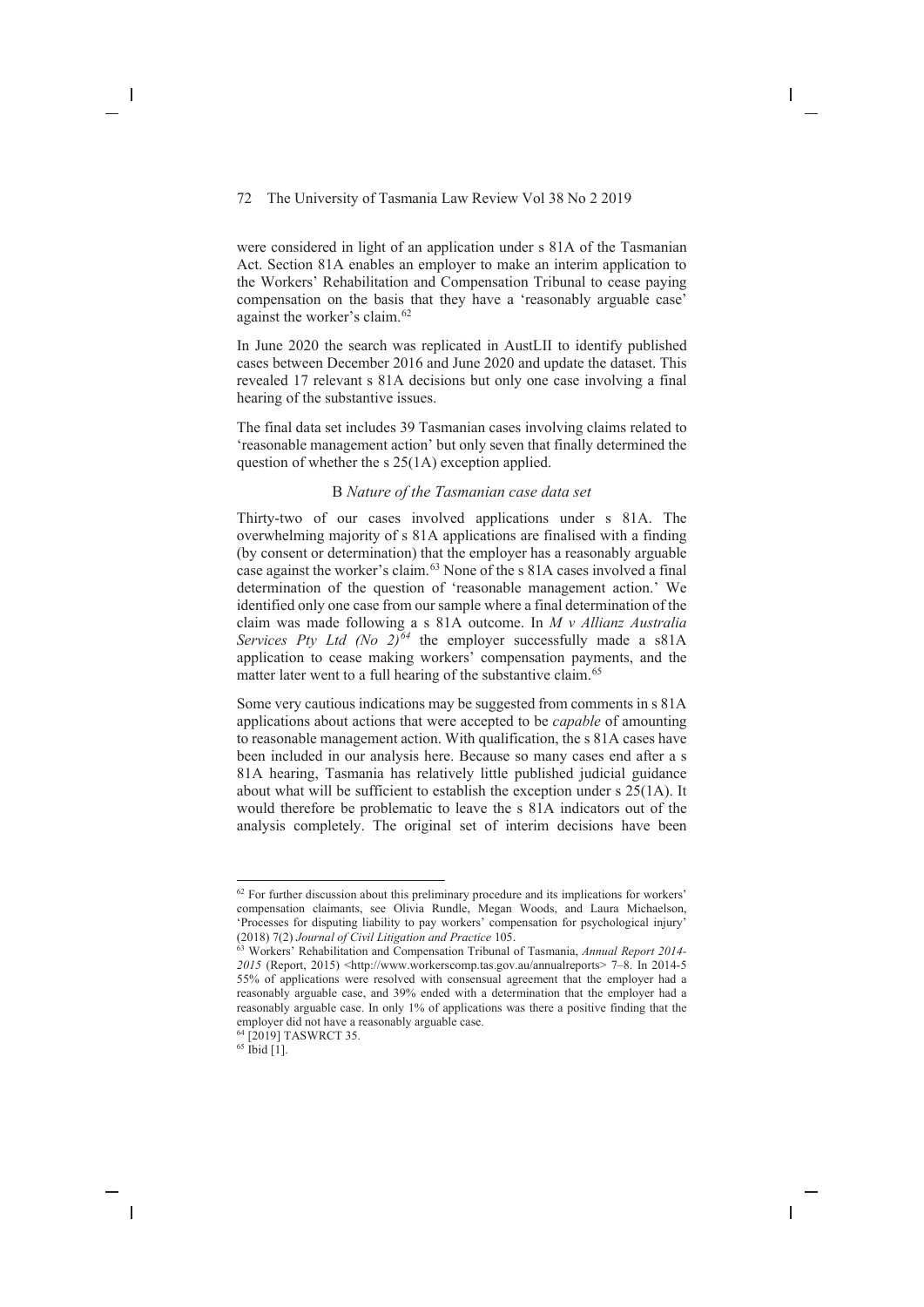analysed elsewhere in our consideration of the access to justice implications of the section 81A interlocutory procedure.<sup>66</sup>

Our discussion also includes decisions where a determination was made about whether the reasonable management action actually met the requirements of s 25(1A) (s 42 final decisions of the Workers' Rehabilitation and Compensation Tribunal). Our case identification method identified 7 cases falling into this category.

We acknowledge that there are some inherent and unavoidable limitations to our case data set. There are two ways that the data set does not accurately represent workers' compensation claims for psychological injury: availability of decisions and consensual dispute resolution.

First, not all tribunal and court decisions are available to us to include them in our research. We only have access to tribunal and court decisions that have been published electronically, and not all decisions are reported in written form. Our sample only represents some of the decisions that were made by Commissioners in the Workers' Rehabilitation and Compensation Tribunal. However, the decision to report a case is an indication that it is intended to act as a guide for negotiation and future determination of disputes. Therefore, our sample and our synthesis of those decisions serve as a legitimate guide for practitioners, managers, insurers and injured workers. We cannot, however, make assertions about the representativeness of our sample or the percentage of actual decisions in our identified data set.

The second limitation of our data set is that it is not representative of the outcomes of all disputes about 'reasonable management action' exceptions. In keeping with the approach of most courts and tribunals in Australia, the Workers' Compensation and Rehabilitation Tribunal of Tasmania encourages disputants to reach consensual agreement and resolve matters outside a formal arbitral hearing. To assist this process, the Tribunal conducts formal conciliation of matters as a compulsory step before a hearing before a Commissioner will be scheduled.67 Parties will first engage in a preliminary conference<sup>68</sup> by telephone to (among other things) identify disputed issues, determine what parties need to do to resolve the claim, discuss the claim and attempt to find concessions, and discuss any other matter relevant to resolving the dispute efficiently.<sup>69</sup> A conciliation

<sup>&</sup>lt;sup>66</sup> Rundle, Woods & Michaelson (n 62). <sup>67</sup> Section 81A disputes are not required to be conciliated, as the hearing of those applications is made on the papers and conducted by telephone within one week of the application being made: *Tasmanian Act* (n 1) s 42B(1). 68 *Tasmanian Act* (n 1) s 42C(2)(a).

<sup>69</sup> See Workers' Rehabilitation & Compensation Tribunal, Disputes other than of initial claim for Compensation http://www.workerscomp.tas.gov.au/procedures (30 March 2017).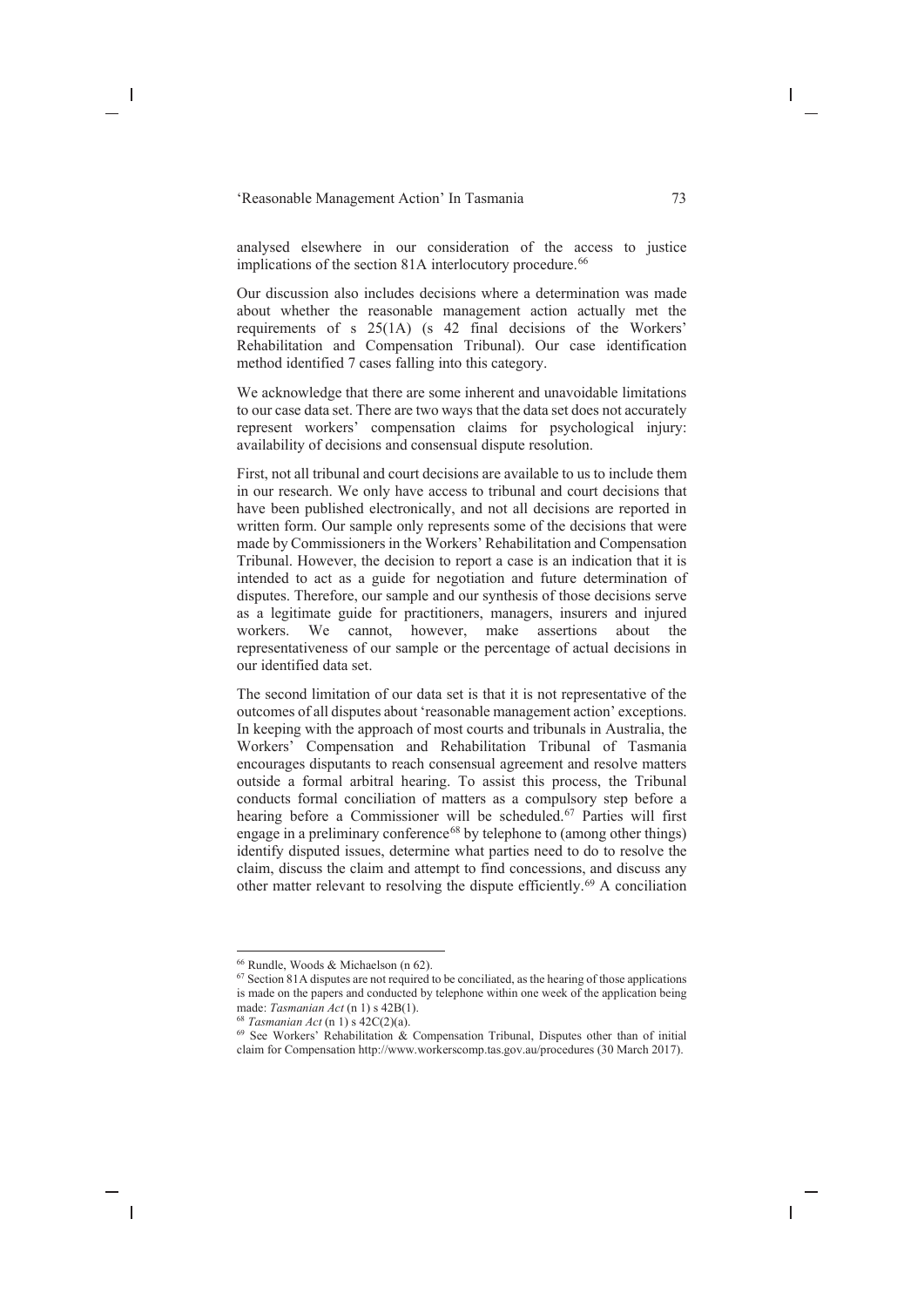conference is a face to face meeting. The parties are required to participate in conciliation.70

The purpose of the conciliation conference is to provide an opportunity for open and "without prejudice" discussion based on all the available information to facilitate a resolution of the claim.<sup>71</sup>

Only a minority of claims are referred to the next stage of arbitration by the Tribunal. Most disputes are resolved by consent in conciliation. This means that there is no decision to be published or reported, and the outcome remains a private matter between the worker, employer and insurer. None of the conciliated outcomes are reflected in our data set. However, conciliating parties will make reference to reported cases such as those analysed in our data set when deciding what an appropriate agreed outcome will be in their disputes.

# C *Case analysis method*

Our cases were analysed initially through a spreadsheet table of case characteristics, then in detail using the traditional legal method of manually highlighting relevant parts of the decisions and writing notes about each case. Our manual analysis focused upon both interpretation of s 25(1A) and its application to the individual circumstances of the cases. Once the review of individual cases was concluded, we conducted a cross-case analysis to identify how the decision-makers interpreted and applied the provisions. When reporting our findings, through quotes or summaries, we returned to the full text of each case to ensure that we were properly accounting for context.

It must be emphasised that the case by case approach is essential in this area of law, as the whole of the circumstances that surround management action will be taken into account when assessing whether or not those actions were reasonable. It is for this reason that we cannot give certain guidance to managers or injured workers about what kinds of actions are and are not reasonable in all circumstances. We can, however, explain what kinds of management actions have been treated as reasonable or unreasonable by tribunals and courts in a range of circumstances. We have tried to highlight significant contextual factors where we can, to maximise the practical usefulness of this analysis.

# D *Overview findings*

Of the 39 Tasmanian cases analysed for our study, 32 involved an application under s 81A. Of those, 21 resulted in a preliminary finding that the employer had a reasonably arguable case,<sup>72</sup> one preliminary finding of

<sup>70</sup> *Tasmanian Act* (n 1) ss 42B(1), 42E(4).

<sup>71</sup> Ibid s 42F.

<sup>72</sup> *St Helens Oysters Pty Ltd v C* [2007] TASWRCT 27 (12 July 2007); *Department of Education v B* [2008] TASWRCT 29 (11 November 2008); *Vodafone Pty Ltd v S* [2008]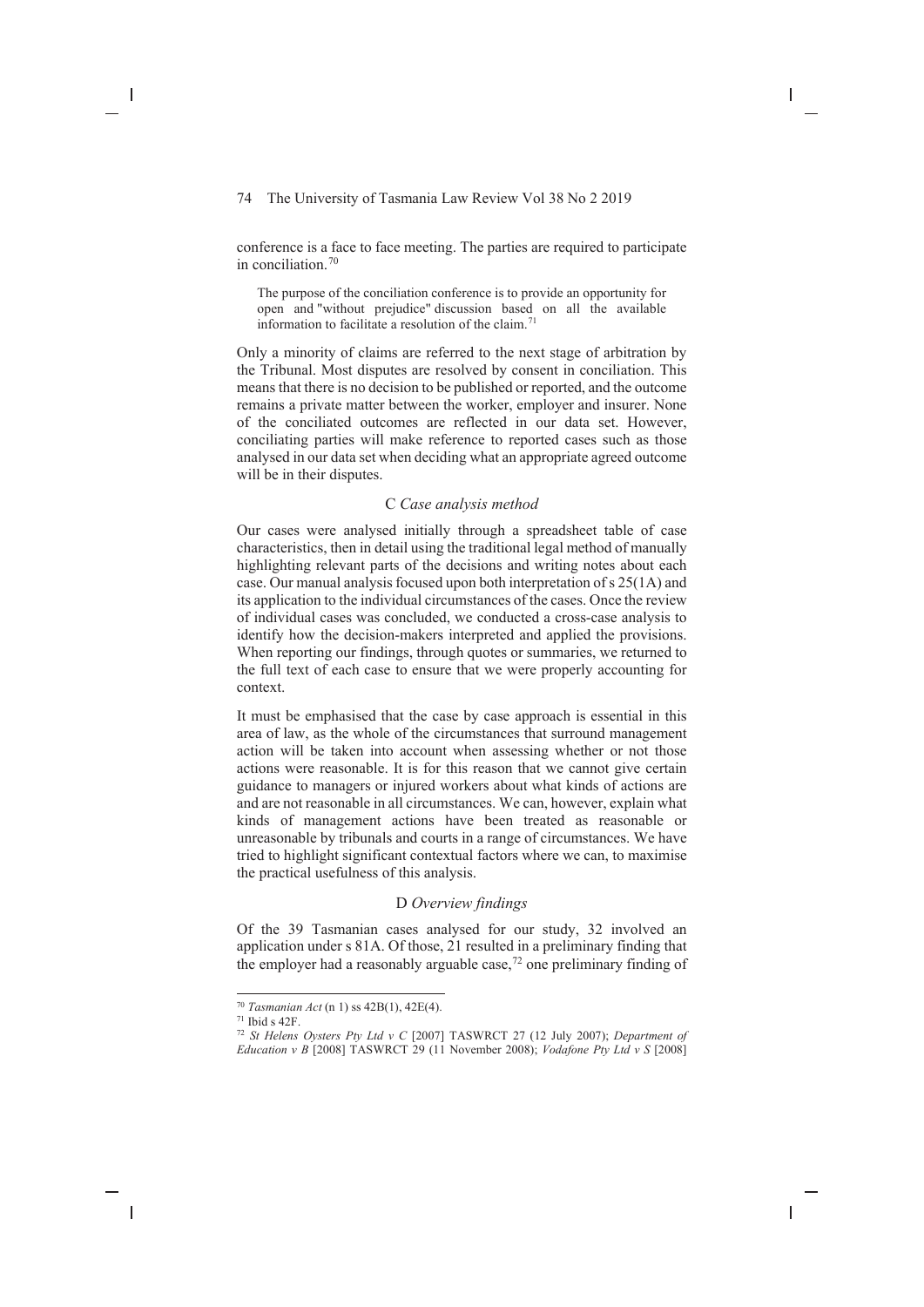no reasonably arguable case was overturned on appeal,73 and in the remaining nine the worker successfully argued, or the tribunal concluded on the available evidence, that there was no reasonably arguable case for reasonable management action.74

There were only seven cases identified where reasonable management action was considered at a substantive hearing of the case by the Tribunal. In five the exception was established as a basis to exclude liability,  $75$  in one the tribunal's positive approach to the reasonable management exception was overturned by the Supreme Court on appeal,<sup>76</sup> and in one case reasonable management action was not established to be the substantial cause.77 Within the small sample of cases, the exception had good rates of success as a defence to workers' compensation claims.

## IV CASE LAW FINDINGS

In this part, we present our findings from the Tasmanian data set. First, we look at what kinds of behaviour amount to reasonable management action. We then explore how within the context of psychological conditions the causal connection between the reasonable management action and the

TASWRCT 32 (27 November 2008); *B & E Ltd v B* [2010] TASWRCT 32 (25 October 2010); *Department of Justice v D* [2012] TASWRCT 10 (30 March 2012); *Cement Australia v H* [2013] TASWRCT 11 (28 February 2013); *The State of Tasmania (DPIPWE) v B* (n 48); *The State of Tasmania (DHHS) v T* [2015] TASWRCT 19 (12 May 2015); *The Trustee for Triple Three Unit Trust v L* [2016] TASWRCT 12 (19 April 2016); *State of Tasmania (Department of Education) v L* [2017] TASWRCT 15; *ALH Group Ld t/as Riverside Hotel v R* [2017] TASWRCT 21; *Westpac Banking Corporation v G* [2017] TASWRCT 22; *Baptcare Ltd v S* [2018] TASWRCT 16; *Exeter Golf Club Inc v R* [2018] TASWRCT 21; *Max Solutions v S* [2018] TASWRCT 27; *The State of Tasmania (TasTAFE) v C* [2018] TASWRCT 30; *Hydro Tasmania v A* [2018] TASWRCT 35; *Falbury Pty Ltd v K* [2019] TASWRCT 1; *J Boags & Son Brewing Pty Ltd v A* [2019] TASWRCT 7; *The State of Tasmania (Department of Health) v V* [2019] TASWRCT 6; *Moorilla Estate Pty Ltd v G*. [2019] TASWRCT 42; *The State of Tasmania (Department of Health) v G.* [2020] TASWRCT 7.

<sup>73</sup> *St Helens Oysters Pty Ltd v Coatsworth* (n 72); [2007] TASSC 90 (13 November 2007). <sup>74</sup> *Department of Police & Emergency Management* [2006] TASWRCT 47 (8 December 2006); *Department of Education v J* [2010] TASWRCT 34 (20 December 2010); *Red Lion Security Pty Ltd v R* [2012] TASWRCT 41 (2 November 2012; *Learning Partners Pty Ltd v H* [2015] TASWRCT 3 (13 January 2015); *Vodafone Hutchinson Australia Pty Ltd v G* [2016] TASWRCT 6 (12 February 2016); *State of Tasmania (DHHS) v F* [2017] TASWRCT 30; *Toll Holdings v M* [2017) TASWRCT 2 upheld on appeal in *Toll Transport Pty Ltd v Medwin* [2018] TASSC 15; *State of Tasmania (Department of Communities Tasmania) v D* [2019] TASWRCT 22 ('*Toll Holdings*'); *Talbot Holdings (Tas) Pty Ltd T/As Kingston Pool and Wellness Centre v P* [2019] TASWRCT 30; *The State of Tasmania (TasTAFE) v A* [2019] TASWRCT 32.

<sup>75</sup> *Abrahams* (n 17); *S v Hobart Obgyn Pty Ltd* [2010] TASWRCT 2 (18 February 2010); *M v Westpac Banking Corporation* [2011] TASWRCT 1 (25 January 2011); *Friends' School Inc v Edmiston* (n 20); *M v Allianz Australia Service Pty Ltd (No 2)* (n 24).

<sup>76</sup> *Pataki v University of Tasmania* (n 52).

<sup>77</sup> *C v Department of Education* (n 28).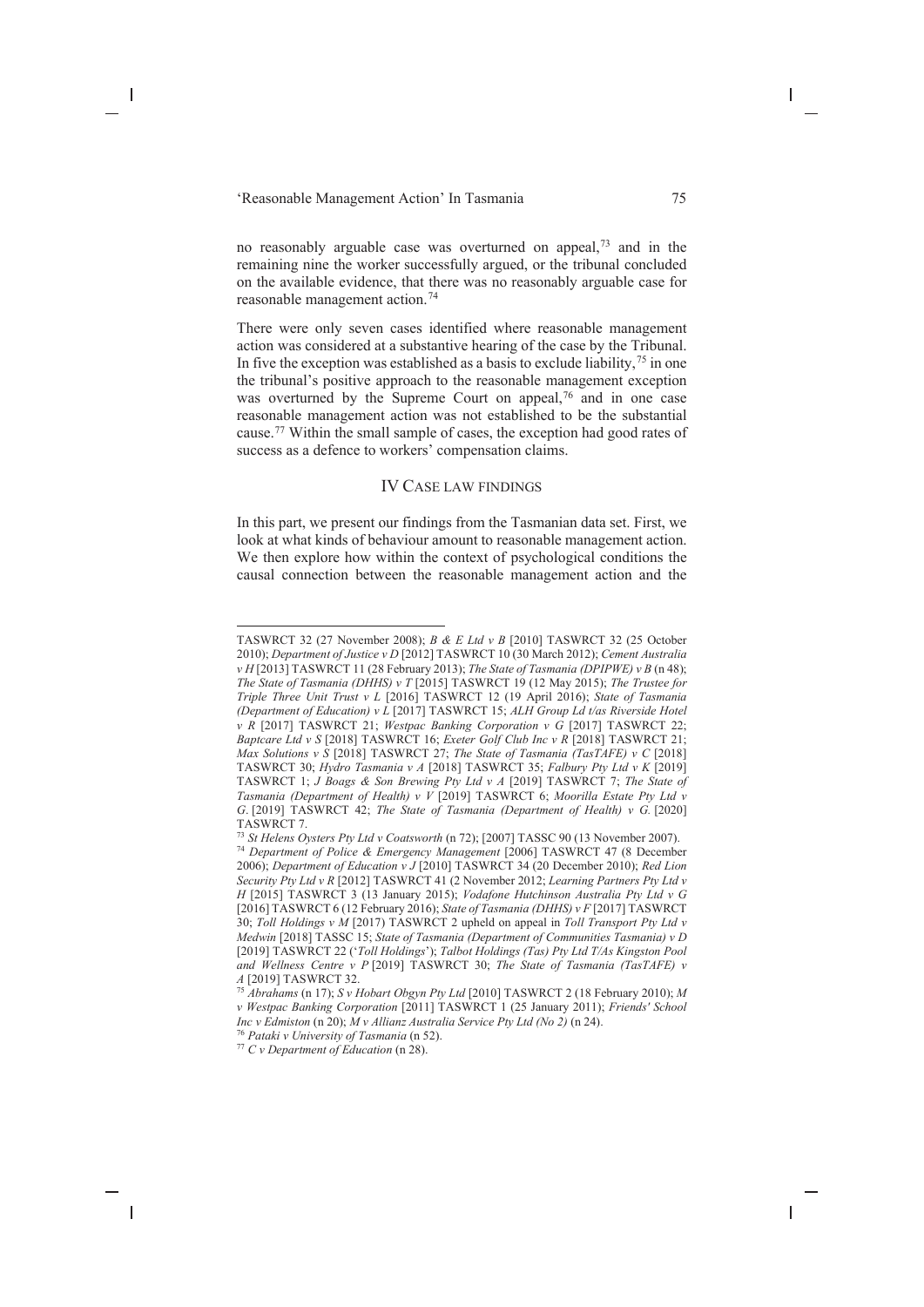injury can be difficult to establish. Finally, we consider the ways that the question of reasonableness has been approached.

#### A *Actions capable of being 'reasonable management action'*

Section 81A decisions in our data set have given some indication of matters that would be *capable* of amounting to 'reasonable management action.' In *The State of Tasmania (DPIPWE) v B* the sending of an email cautioning an employee to comply with the employer's ICT policy could arguably be classified as either an action related to the workings or functioning of the workplace or an action with respect of the worker – employer relationship.78 In *Vodafone Pty Ltd v S,* Commissioner Carey indicated that changed staffing levels and increased performance expectations were not administrative action within the meaning of s  $25(1A)(c)$  but changed training opportunities and reduced autonomy about scheduled breaks were capable of falling within the meaning, if they caused a worker's illness.79 In *B & E Ltd v B*, the alleged management action that was accepted to be capable of amounting to an exception included monitoring, supervision and management of a worker's performance within the context of a changed performance regime that aimed to increased overall productivity.80 All of these actions related to the worker's performance, and the monitoring and sanctioning of that performance by management. The limitations of s 81A decisions, discussed above, must be emphasised.

More certain indications of behaviour that falls within the meaning of reasonable management action can be found from cases where a finding was actually made about that point. Section 25(1A) (a) and (b) describe specific management actions that are not difficult to define: transfer, demotion, discipline, counselling, ceasing a worker's employment, not promoting, transferring or providing a benefit in connection with employment.<sup>81</sup> Where there has been dispute, decision makers have consulted the dictionary for the meaning of terms such as 'discipline' or 'counsel.'82 Questions by an employer about the hours a worker has been working, or whether they have completed a particular task, may not meet

<sup>&</sup>lt;sup>78</sup> *The State of Tasmania (DPIPWE)*  $v B$  (n 48) [20].

<sup>79</sup> *Vodafone Pty Ltd v S* (n 72) [13]. 80 *B & E Ltd v B* (n 72).

 $81$  There is case law defining these terms in other jurisdictions. See Guthrie (n 4) 541, citing *Re Choo v Comcare* (1995) 39 ALD 399; *Re Quarry v Comcare* (1997) 47 ALD 113; *Arthur v Comcare* [2004] AATA 241. Tsekouras (n 40) [450-4115], citing *Manly Pacific International Hotel v Doyle* (1999) 19 NSWCCR 181; *White v Commissioner of Police* (2006) 3 DDCR 446; *Bottle v Wieland Consumables Pty Ltd* (1999) 19 NSWCCR 135; *Irwin v Director-General of School Education* (unreported, NSWCC, Geraghty J, No 14068/97, 18 June 1998); *Dunn v Department of Education and Training* (2000) 19 NSWCCR 475; *Kushwaha v Queanbeyan City Council* (2002) 23 NSWCCR 339; *AMP Bank Ltd v Ayoub* [2010] NSWWCCPD 37; *Chisholm v Thakral Finance Pty Ltd* [2011] NSWWCCPD 39.

<sup>82</sup> *ALH Group Ld t/as Riverside Hotel v R* (n 72) [27] ̶[28].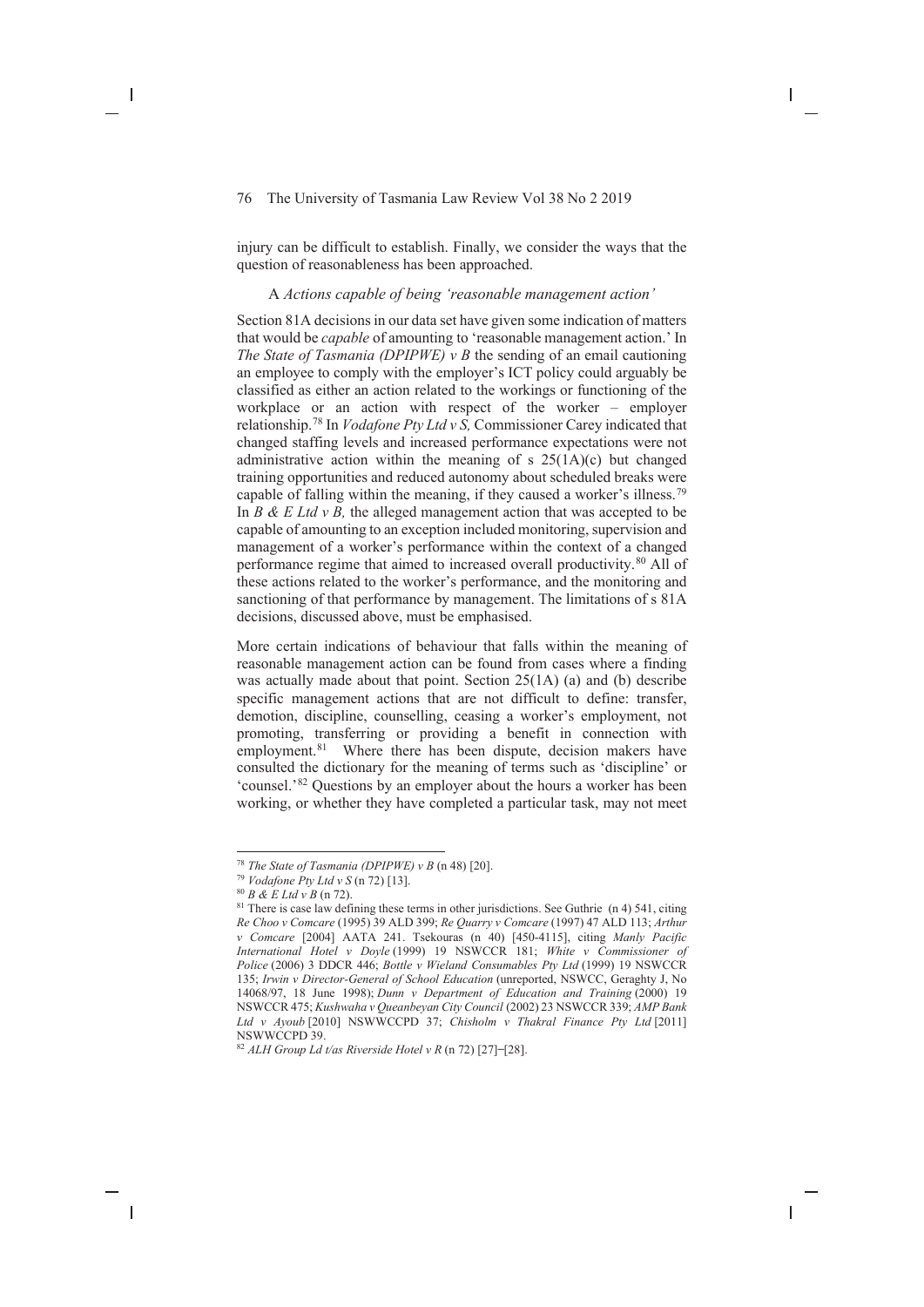the definition of discipline, but fall within the meaning of counselling. $83$ These categories apply to management actions that guide or advise workers in employment related matters.

Of all of the provisions of s 25(1A), paragraph (c) regarding 'administrative action' has given rise to the most scrutiny when applied to the facts. In *Abrahams v St Virgil's* College the sending of a letter informing an employee that they needed to attend a meeting in regard to specified matters relating to performance was concluded to be administrative action (or counselling).84 The letter set out the anticipated topics for discussion, including the worker's absence from staff meetings, non-performance of co-curricular duties and actions in relation to a work experience programme that he was supposed to manage.85

In *M v Allianz Australia Services Pty Ltd (No 2)<sup>86</sup>* the worker's manager called her to advise that she was required to attend a meeting the following day concerning restructuring plans and the implications for her future employment. The meeting would be held off the work site and both the manager and a representative from human resources would be present. A proposal was presented to the worker at the meeting (with both redeployment or redundancy foreshadowed). The Commissioner accepted that the meeting and the telephone call to give notice of it constituted administrative action.87 The psychological condition was suffered following and as a result of the telephone call.<sup>88</sup>

In *M v Westpac Banking Corporation* weekly team meetings that were held in accordance with a structured performance management programme, to discuss team and individual performance, were concluded to fall within the definition of administrative action, as they were 'workings or functionings of the workplace.'89 A comment by a supervisor in a team meeting that a worker's response to a question was inappropriate and that she needed to focus on improving her performance:

…given the intent of the question and the nature of the considered response required, …in the circumstances…was a reasonable comment and rebuke of the worker.<sup>90</sup>

The Commissioner acknowledged that the rebuke in front of other workers was embarrassing for the worker, but it was necessary (and reasonable) for the supervisor to 'highlight to the worker and to the group the need to

<sup>83</sup> *Hydro Tasmania v A* (n 72) [23] ̶[24].

<sup>84</sup> *Abrahams* (n 17) (appeal from the Tribunal's decision was dismissed).

 $\frac{85 \text{ Ibid } 4.}{86 \text{ (n 24)}}$ 

 $87$  Ibid [40].

<sup>88</sup> A telephone call to inform a worker that a complaint had been made against her was treated as administrative action in *State of Tasmania (Department of Education) v L* (n 72).

<sup>89</sup> *M v Westpac Banking Corporation* (n 75) [12].

<sup>90</sup> Ibid [18].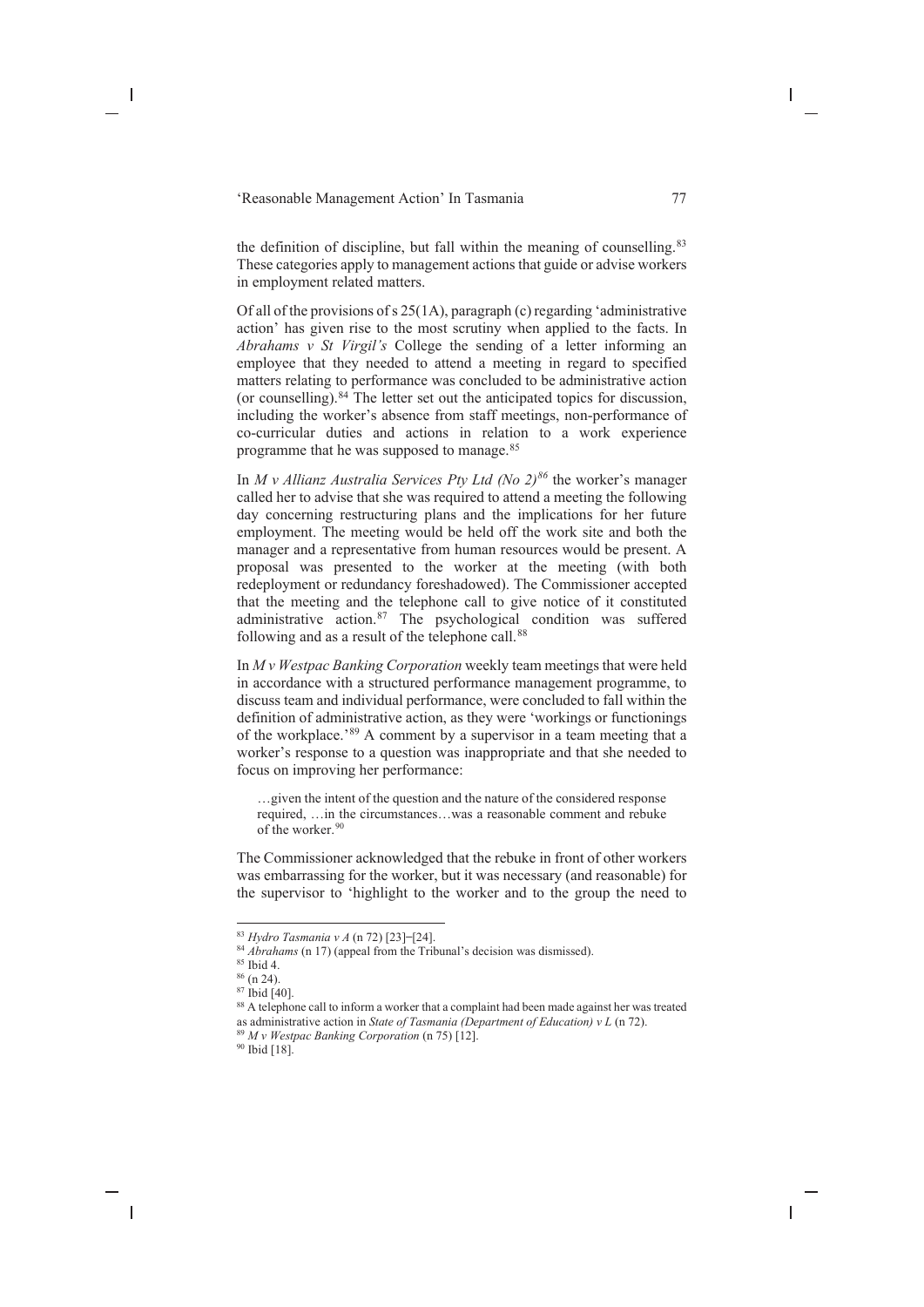properly comply with the employer's expectations of these team meetings.'91 The structure of the team meetings was clearly understood by all employees and was consistent from week to week.

Reasonable management action findings highlight the link between the action and management's desire to guide and/or sanction the worker's performance. The examples explored here illustrate the way that the exception is intended to operate. Employers, through their managers, need to be able to appropriately guide and sanction workers' behaviour in order to set and maintain expectations related to performance and workplace behaviour, even where that guidance or sanction may cause discomfort, embarrassment or psychological distress to a worker. Workers need clarity about what behaviours by their managers are and are not appropriate. The following management actions are, or are likely to be considered reasonable management behaviours even if they cause psychological injury (provided that they are done reasonably – see IV.C below):

- Transfer, demotion, discipline, counselling, ceasing a worker's employment, not promoting, transferring or providing a benefit in connection with employment (as stated in s  $25(1A)(a)\&(b)$ );
- Sending a letter to an employee requiring them to attend a meeting to discuss specific issues about their performance;  $92$
- Telephoning a worker to inform and invite them to a meeting to be held the following day to discuss their employment;<sup>93</sup>
- Weekly team meetings as part of a structured performance management programme;<sup>94</sup>
- Rebuking a worker for not engaging appropriately during a weekly performance management team meeting, for the purpose of enforcing expectations of those meetings;<sup>95</sup>
- Sending an email cautioning an employee to follow organisational policies (re ICT use);<sup>96</sup>
- Changed training opportunities;  $97$
- Reduced autonomy about scheduled breaks;<sup>98</sup>

<sup>91</sup> Ibid [18].

<sup>92</sup> *Abrahams* (n 17).

<sup>93</sup> *M v Allianz Australia Services Pty Ltd (No 2)* (n 24).

<sup>94</sup> *M v Westpac Banking Corporation* (n 75).

 $^{95}$  Ibid.

<sup>96</sup> *The State of Tasmania (DPIPWE) v B* (n 48).

<sup>97</sup> *Vodafone Pty Ltd v S* (n 72).

<sup>98</sup> Ibid.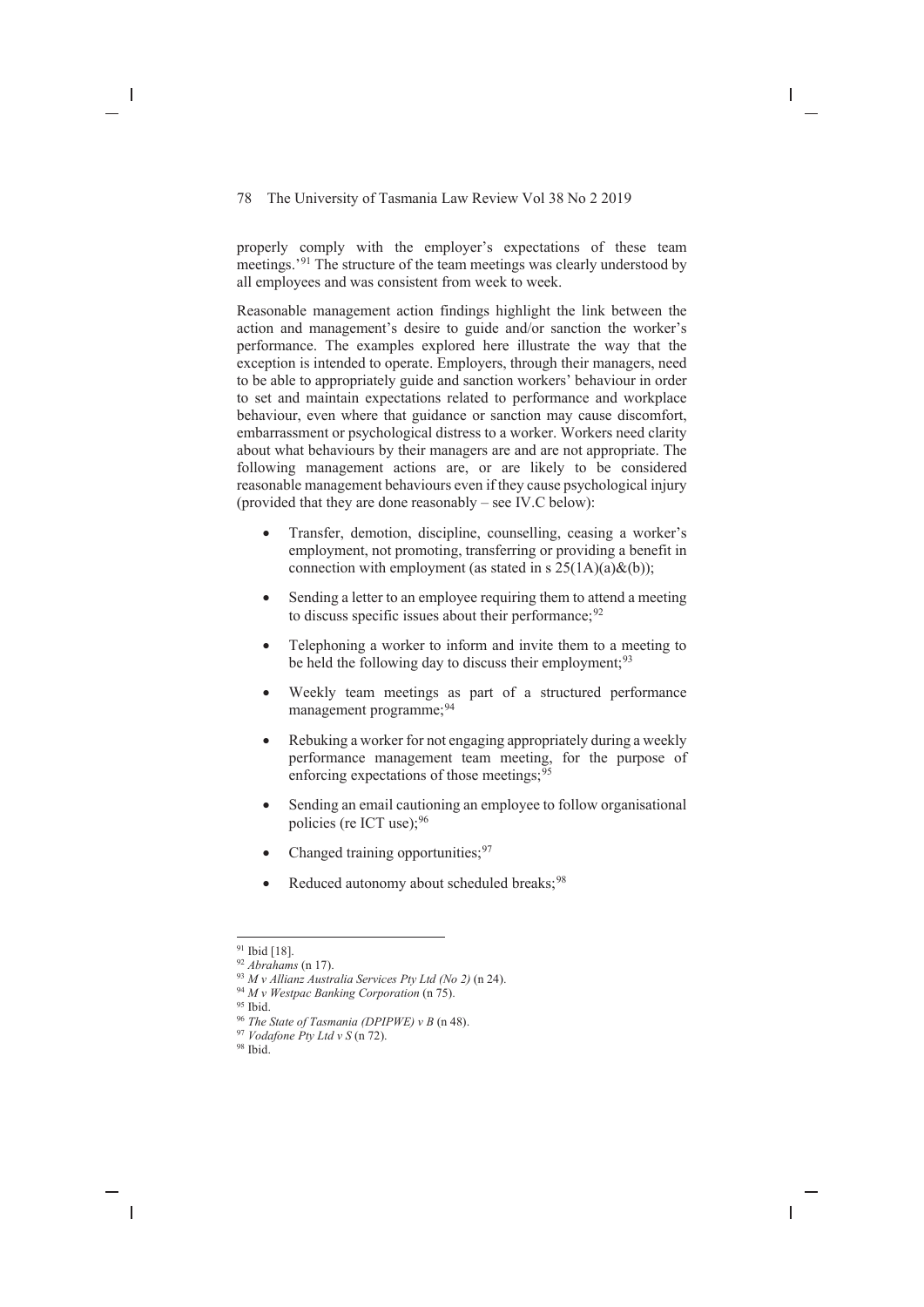Performance management to monitor achievement of increased productivity expectations.99

The following management actions may not fall within the exception to liability:

- Changed staffing levels;  $100$
- $\bullet$  Increased performance expectations.<sup>101</sup>

# B *Establishing "substantial cause" in the context of multiple causes*

Even where the employer establishes that they took reasonable management action, they must also establish that 'prima facie, the worker's illness substantially arose from this … action.'102 Most psychological conditions are attributable to more than one cause and it can be extremely difficult to establish which causes are most significant. Not all causes will always be work related, and within work related causes, only some may be 'reasonable management action' causes. It is not, however, necessary to establish that the excepted cause was the only 'substantial' cause of the injury, or to measure it against other substantial causes.<sup>103</sup>

The cases demonstrate that the assessment of multiple causes of psychological injury requires careful and detailed consideration. Employers may meet a barrier to the 'reasonable management action' exception unless they can establish that the excepted action was a significant cause of the worker's injury. Where there is a clear other causative stressor, the employer will need to argue that the 'reasonable management action' stressor was still significant in causing the injury. Decision makers will dissect multiple causes and determine which were 'reasonable management actions' and which were not, then consider which were significant.

The question of whether there is a reasonably arguable case of a substantial causative link being established will be relevant on a s 81A application. However, the question on such an interlocutory application will only be whether the 'reasonable management action' cause is *capable* of being found to be substantial within the applicable causes. Where it is clearly *incapable* of being a substantial cause in the circumstances, that could be grounds for refusal of the s 81A application. In *Department of Police & Emergency Management* the employer failed to establish that there was a reasonably arguable case of a substantial causative link between the 'reasonable management action' and the injury.104 The employer's medical

<sup>99</sup> *B & E Ltd v B* (n 72).

<sup>100</sup> *Vodafone Pty Ltd v S* (n 72).

<sup>101</sup> Ibid.

<sup>&</sup>lt;sup>102</sup> Department of Police and Emergency Management [2006] TASWRCT 47 [16].

<sup>103</sup> *M v Allianz Australia Services Pty Ltd (No 2)* (n 24) [29].

<sup>&</sup>lt;sup>104</sup> Department of Police and Emergency Management (n 102) [16].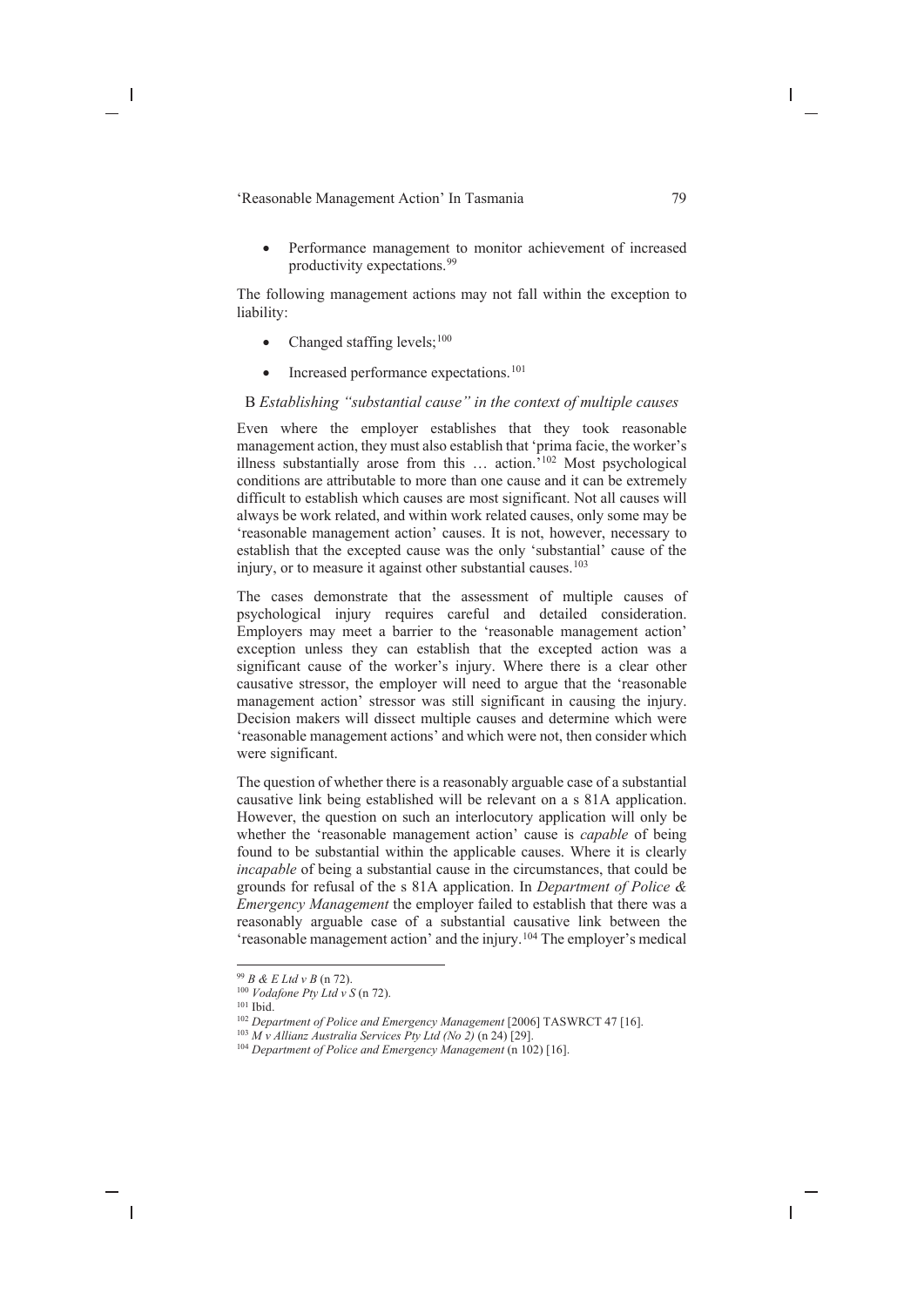expert report stated that the worker's psychiatric illness had developed 'as a result of earlier exposure to violent death', not a meeting and its outcome (which had been accepted to be reasonable management action).<sup>105</sup> Therefore, there was no reasonably arguable case raised by the employer against the claim. In *Cement Australia v H* Commissioner Chandler noted that the available evidence established that the substantial causative factor was the death of the worker's brother, not the meeting where he was informed that he would be required to work at the site of his brother's death.106 This, coupled with the lack of evidence of the reasonableness of the meeting, meant that the Commissioner did not make a reasonably arguable case determination on the basis of 'reasonable administrative action.'107

The timing of the suffering of the psychological injury or disease will sometimes reveal the substantive cause. In *M v Allianz Australia Services Pty Ltd (No 2)<sup>108</sup>* the worker was first incapacitated on the day of the telephone call advising her that there would be a meeting. Consequently, the Commissioner concluded that the only contact between the worker and her employer that day was the telephone call, so therefore the call was the substantial cause of her condition.<sup>109</sup>

Final determinations of 'reasonable management action' highlight the complexity of unravelling causes in order to identify the substantial cause. The identification of cause can be particularly difficult where a worker has a pre-existing psychological condition. Where a worker has a pre-existing mental condition, although this may explain why a workplace meeting caused the condition to manifest into a clinical psychological injury, the disease may still be found to have been caused or aggravated by employment.<sup>110</sup>

It is particularly difficult to establish the required causal link where there are multiple stressors. In *C v Department of Education* the worker had a history of mental illness, dating back to when a major fire destroyed the primary school classroom that she taught from. Her inability to cope with her work was related to her psychological condition. There were multiple identified causes of the worker's psychological condition, including performance management and disciplinary actions regarding her habitual lateness of work, her deteriorating relationship with her supervisor, the

<sup>104</sup> *Department of Police and Emergency Management* (n 102). See also *Toll Holdings* (n 74).

<sup>105</sup> *Department of Police and Emergency Management* (n 102) [16].

<sup>106</sup> *Cement Australia v H* (n 72) [13].

<sup>&</sup>lt;sup>107</sup> There was, however, a 'reasonably arguable case' determination on the basis that there was evidence supporting a defence of insufficient connection between the injury and employment: Ibid [13] – [14].<br><sup>108</sup> (n 24).

 $109$  Ibid [105].

<sup>110</sup> *M v Westpac Banking Corporation* (n 75) [9].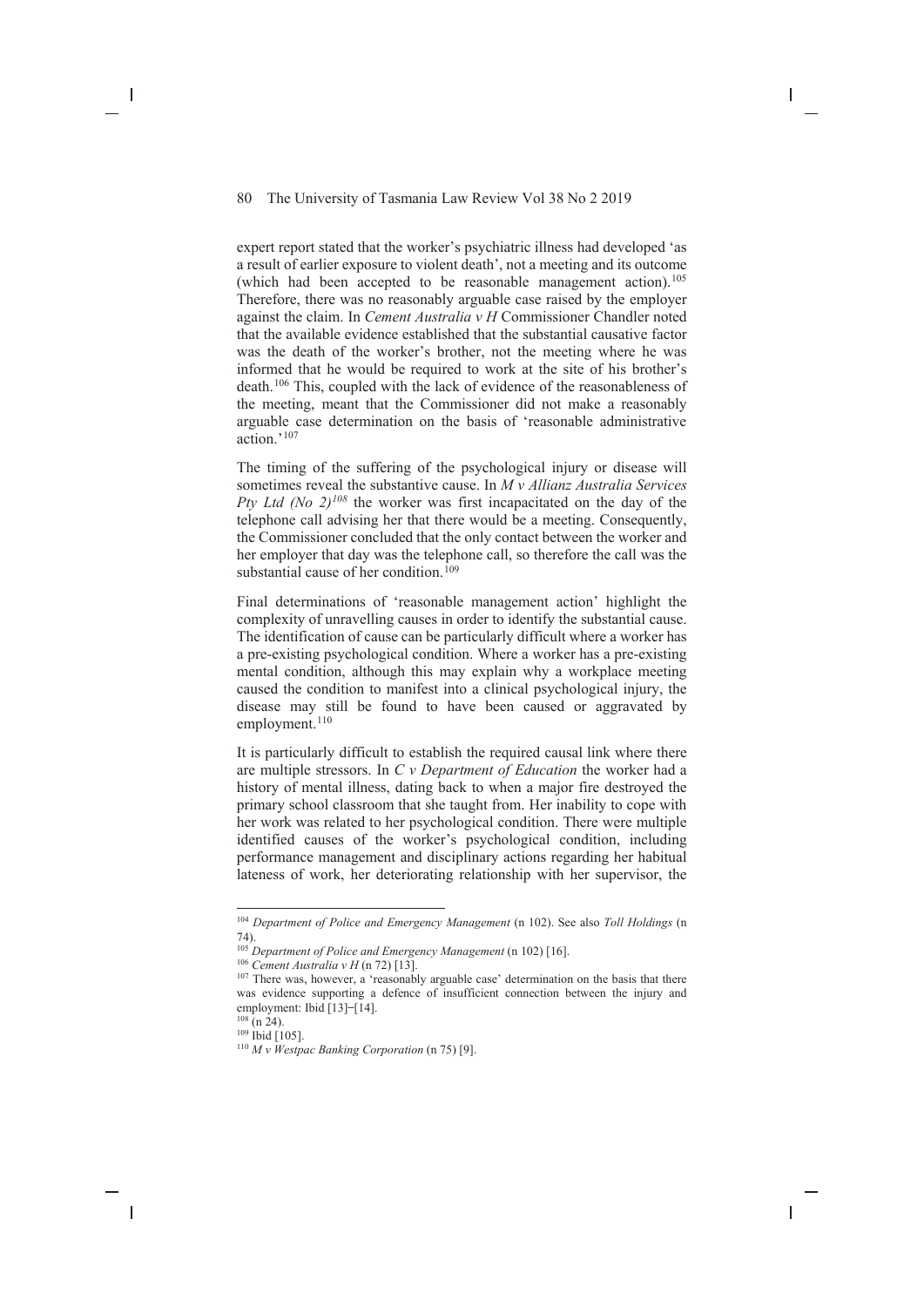Department's decision not to grant her a transfer to another school when she requested it, the inherently stressful nature of her work, and personal circumstances.111 The Commissioner rejected a claim that a Code of Conduct investigation regarding her lateness caused her injury, although accepted that it did worsen her illness.112 The inherently difficult nature of being a primary school teacher was accepted to be a stressor that affected the worker's condition.113 The worker's personal stressors, being effectively a full time working sole parent with an overly dependent daughter, did contribute to her stress and lack of punctuality.114 The refusal to grant a transfer was characterised as a 'last straw' factor, and therefore in the circumstances was not a substantial cause of the worker's illness.<sup>115</sup>

The Commissioner concluded that the deterioration in the relationship between the worker and her supervisor was a consequence of the supervisor's performance management role and actions, so should be treated as part of the performance management stressor rather than an additional cause.116 This left the performance management stressor as the remaining factor to consider. With reference to *Abrahams v St Virgil's College*,<sup>117</sup> the Commissioner explained that the defence of s  $25(1A)(c)$ 'reasonable administrative action taken in a reasonable manner by an employer in connection with a worker's employment' was not available to the employer:

… insofar as the worker's illness is attributable to the nature of her work and her difficulties in coping with it. In the result, that provision can only have application in this case if I can be satisfied that the worker's illness arose substantially from the performance management process related to the worker's tardiness. I have identified above a range of other factors which I consider have all made a contribution to the onset of the worker's illness, some more so than others. In these circumstances I cannot be satisfied that the worker's illness substantially arose from that one contributing factor to which s  $25(1A)(c)$  may apply.<sup>118</sup>

In other words, the requirement of 'arises substantially from' in s 25(1A) could not be established. Because there were a range of work related factors and the worker's difficulties in coping with work that contributed to her psychological injury, the reasonable management action cause was not clearly a significant cause of the worker's injury. There were many contributing causes that fell outside the reasonable management action definition and were still employment related. Therefore, the employer was

 $\frac{116}{117}$  [hid [56].

<sup>111</sup> *C v Department of Education* (n 28) [51].

<sup>112</sup> Ibid [60].

<sup>113</sup> Ibid [62].

<sup>114</sup> Ibid [63].

<sup>115</sup> Ibid [66]–[67] citing *Harpur v State Rail Authority (NSW) & Anor* (2000) NSWCCR 256, 268.

<sup>&</sup>lt;sup>118</sup>  $C$  *v* Department of Education (n 28) [69].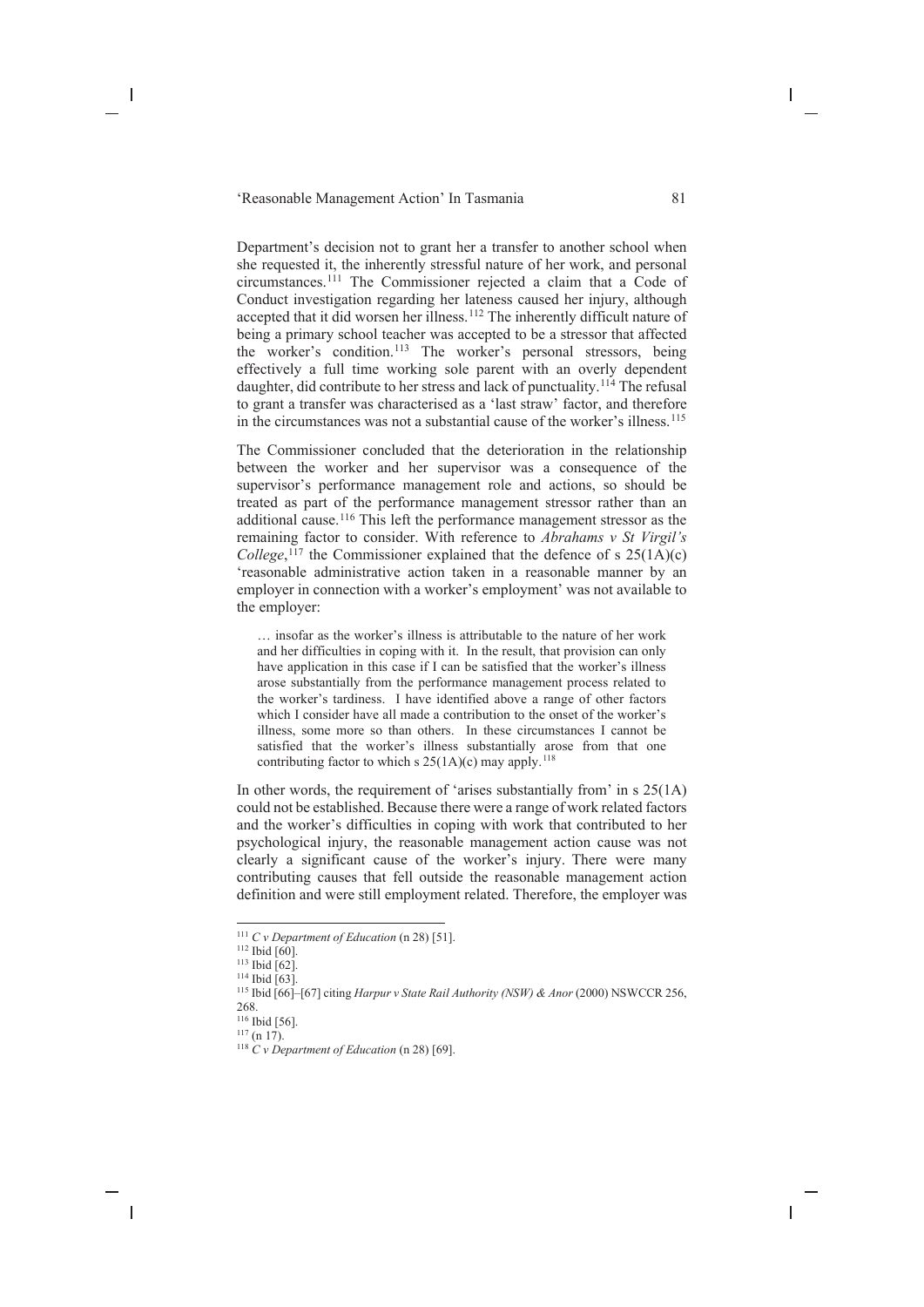ordered to make weekly payments to the worker in accordance with the Act  $119$ 

#### C *Assessing reasonableness*

Once a decision maker is satisfied that the behaviour of an employer meets the definition of management action, the next question is to determine whether or not the action was reasonable and taken in a reasonable manner. Whether or not a management action is reasonable will be determined by taking into account all of the subjective facts, but applying an objective test of reasonableness.<sup>120</sup> The details of what actually happened must be interrogated.<sup>121</sup> The decision maker on a final determination hearing must determine whether the specific action taken was reasonable. The question is not whether the management action was faultless, or other more reasonable actions might have been taken.<sup>122</sup> Nor is it necessary for the action to be taken in a 'worker-friendly' manner nor with 'the utmost sensitivity and delicacy.'<sup>123</sup> 'Reasonableness' will be assessed with reference to procedural fairness principles such as consultation, notice and the extent to which the worker was supported around the employer's management action.<sup>124</sup> As noted in II.B above, evaluation of the reasonableness of managerial action is not otherwise conducted in workers' compensation jurisdictions, but is core to the Fair Work jurisdiction. A comparison of approaches between the jurisdictions falls outside the scope of this paper. Some of the Tasmanian cases we analysed highlighted issues around reasonableness.

In *Pataki v University of Tasmania*, a university lecturer was persuaded to relocate from Launceston to Hobart with representations that his workload would be similar to his current workload.<sup>125</sup> He alleged that the primary cause of his injury was that after he had committed to the relocation he was told that he would be teaching a heavier load. He renegotiated the new workload expectations to some extent, but remained dissatisfied about the amount of work he was being expected to do on a half time appointment. The questions were (a) whether the manager had misrepresented the workload and (b) whether this was 'reasonable administrative action taken in a reasonable manner.' Both questions needed to be answered. Chief

<sup>119</sup> Ibid [69].

<sup>120</sup> *Pettiford v Comcare* (n 41) [50]; *Prizeman v Q-COMP* (2005) 180 QGIG 481; *WorkCover Queensland v Kehl* (2002) 70 QGIG 93; *Kean v Workers Rehabilitation and Compensation Corporation* (1998) 71 SASR 42, 63, cited in *M v Allianz Australia Services Pty Ltd (No 2)*  (n 24) [41].

<sup>121</sup> *S v Hobart Obigyn Pty Ltd* (n 75) [20].

<sup>122</sup> *Davis v Blackwood* [2014] ICQ 009, [47]; *Worlley v State of Victoria (Workcover)* [2015] VMC 5, [44].

<sup>123</sup> *Headway Support Services v Wickham* [2009] TASSC 99, [13], cited in *M v Allianz Australia Services Pty Ltd (No 2)* (n 24) [42].

<sup>124</sup> John Wilson, 'Now, is that "Reasonable Management Action" or "Unreasonable Management Conduct"?' (2012) 225 *Ethos* 16.

<sup>125</sup> *Pataki v University of Tasmania* (n 52).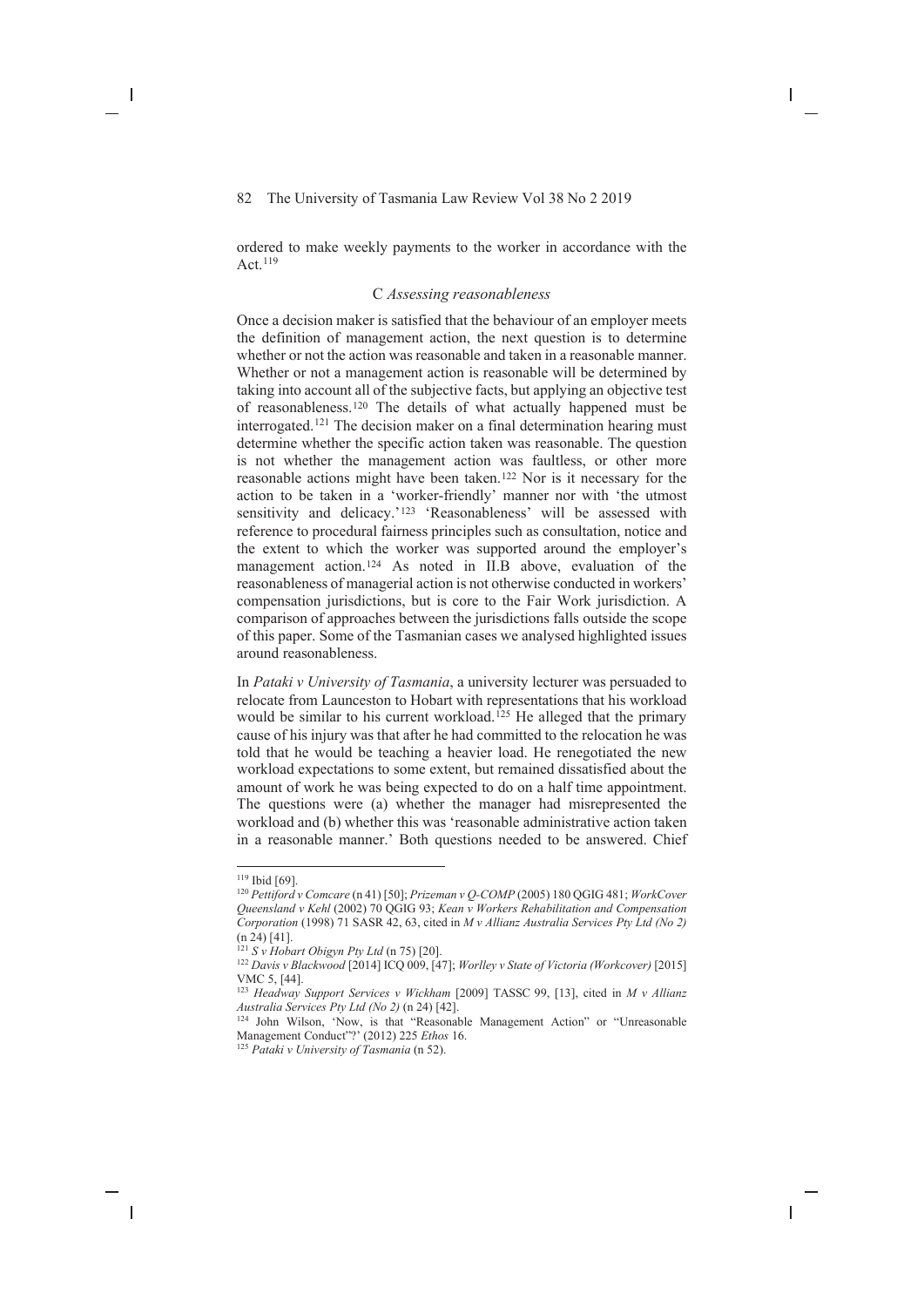Justice Cox said in the Supreme Court of Tasmania on appeal, that even if the Tribunal decided that the manager had not been deceitful in misrepresenting the extent of the increased workload:

…it was still required to consider whether his conduct in imposing a different workload was, having regard to the extent of the difference found by it, reasonable administrative action taken in a reasonable manner.<sup>126</sup>

Because the Commissioner failed to make a specific finding about whether imposing a workload different to the one promised was reasonable administrative action, and because the imposition of the unexpected workload was the most significant factor contributing to the injury, there was an appealable error.<sup>127</sup> The matter was remitted for rehearing.<sup>128</sup> This case demonstrates that assessing reasonableness is essential to properly apply the exception.

The telephone call advising the worker about a meeting to discuss restructure and its consequences for her position*,* by the worker's manager, was found to be reasonable in *M v Allianz Australia Service Pty Ltd (No 2)*. <sup>129</sup> The telephone call was undertaken in a reasonable manner, giving the worker around one day's notice, the identity of people who would attend, time and location, and sufficient but not too much detail about the topics to be discussed.130

The procedures through which a performance management process was conducted were considered in detail in *S v Hobart Obgyn Pty Ltd. <sup>131</sup>* The workplace was a small business of medical practitioners and the worker was the practice manager.<sup>132</sup> The worker did not have extensive prior experience in the medical practice environment, but believed that she was performing her work reasonably well until the management action that caused her psychological injury occurred. The directors of the practice developed concerns about the worker's performance and addressed the issue by one of the five directors meeting the worker and advising her that the directors had some concerns about a number of (unspecified) issues regarding the smooth running of the office and how well she was managing her role. He provided the worker with a form and asked her to fill it in and return to him. The form invited the worker to give her perspective of her performance against key performance indicators. The director:

…stated that the directors would perform the same assessment in order that their perception on the various performance indicators could be compared

<sup>126</sup> Ibid [13] (Cox CJ).

<sup>127</sup> Ibid [15]. <sup>128</sup> Ibid.

<sup>129</sup> *M v Allianz Australia Services Pty Ltd (No 2)* (n 24) [106].

<sup>130</sup> Ibid [107].

<sup>131</sup> *S v Hobart Obgyn Pty Ltd* (n 74). 132 Ibid [4].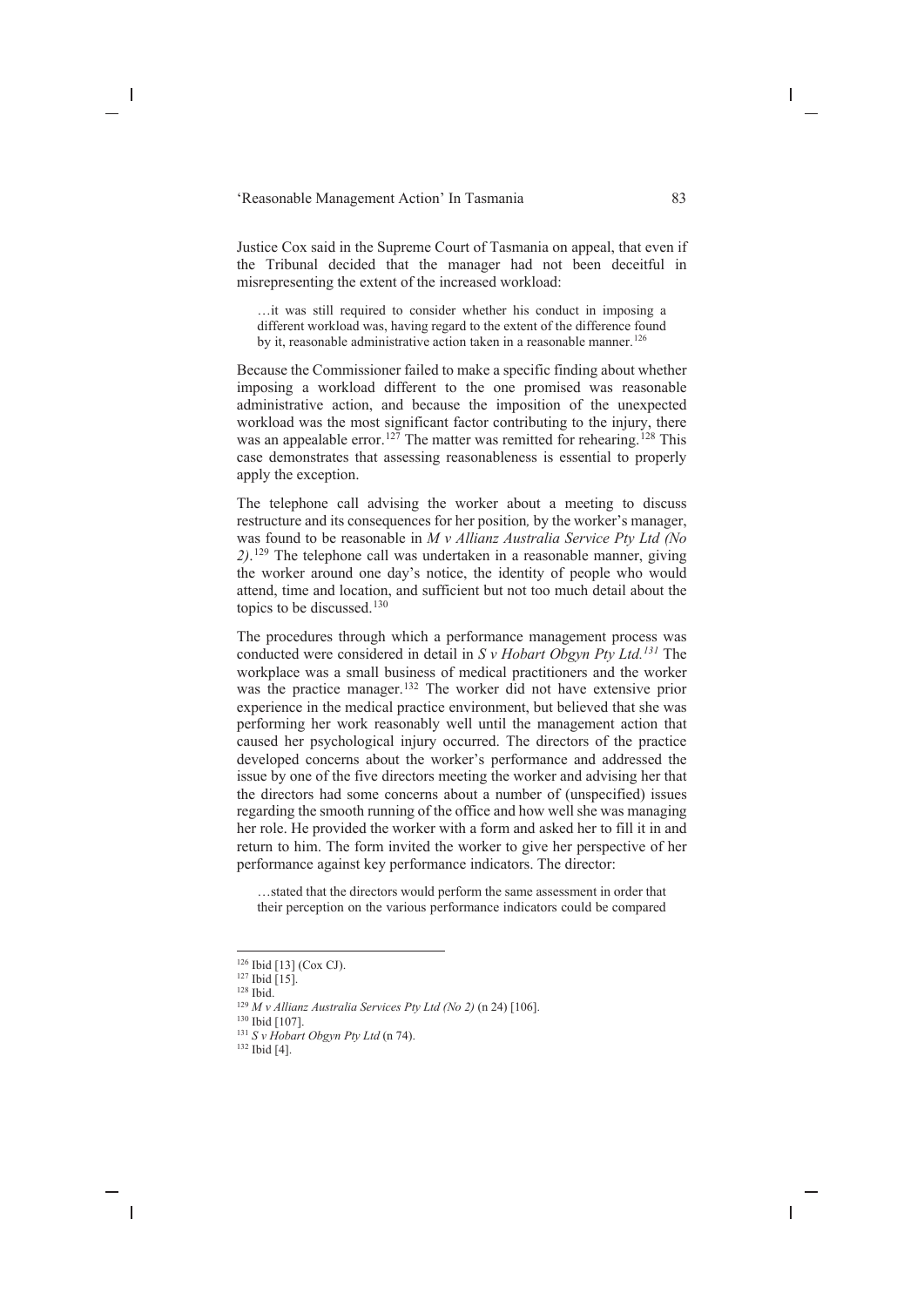to her own. … she was told that she would get a summary of the directors' assessment and that there would then be a meeting to discuss the issues.<sup>133</sup>

The director declined to outline details of the issues of concern. The worker was invited to bring a support person to the meeting, as there would be five directors and only one of her present.

The meeting was followed by an email from another director the following day (Thursday) that asked her to complete the self-assessment form by the Friday, informed her that she would be provided with a summary of the directors' assessments on the same form, and that the completed forms would provide the framework for discussions at the performance management meeting the following week.

The worker suffered her injury following the meeting, became insistent that she wanted the directors to disclose the details of their concerns to her before she completed the form, thought that her employment was in jeopardy, and believed when she attended work the following morning that other employees knew that she was being subjected to a performance management process. Despite the worker's response, the Commissioner observed:

I can see nothing unreasonable about the employer's intent in having confirmed amongst the directors that there were various issues of concern to then proceed by way of this mutual KPI assessment, using this to crystallise what were the actual issues identified by this process and then to meet to discuss those issues or to plan how they could be addressed. This was the clear evidence of the intended process given by Drs Brodribb and Sherwood which I accept. I do not accept that it was necessary or even appropriate for a list of supposed or mentioned issues to be introduced at the initial stage. The directors had experience in using this process in assessing and reviewing performance. There was no evidence adduced that it was not, from a generally accepted human resource management viewpoint, an appropriate or reasonable process.134

The Commissioner also formed the opinion that the employer's refusal to bring the meeting forward to the Friday was not unreasonable in the circumstances. The practice was particularly busy on Fridays, and the intent was that the worker would have an opportunity to consider the employer's form before the meeting.<sup>135</sup> There were several email exchanges, wherein the worker expressed frustration and concern, and in which the directors maintained their insistence that the performance management process proceed as they had determined and informed the worker. The Commissioner also found that the employer's refusal to alter the process was reasonable in the circumstances.<sup>136</sup>

<sup>136</sup> Ibid [30].

<sup>133</sup> Ibid [23].

<sup>134</sup> Ibid [26].

 $135$  Ibid [29].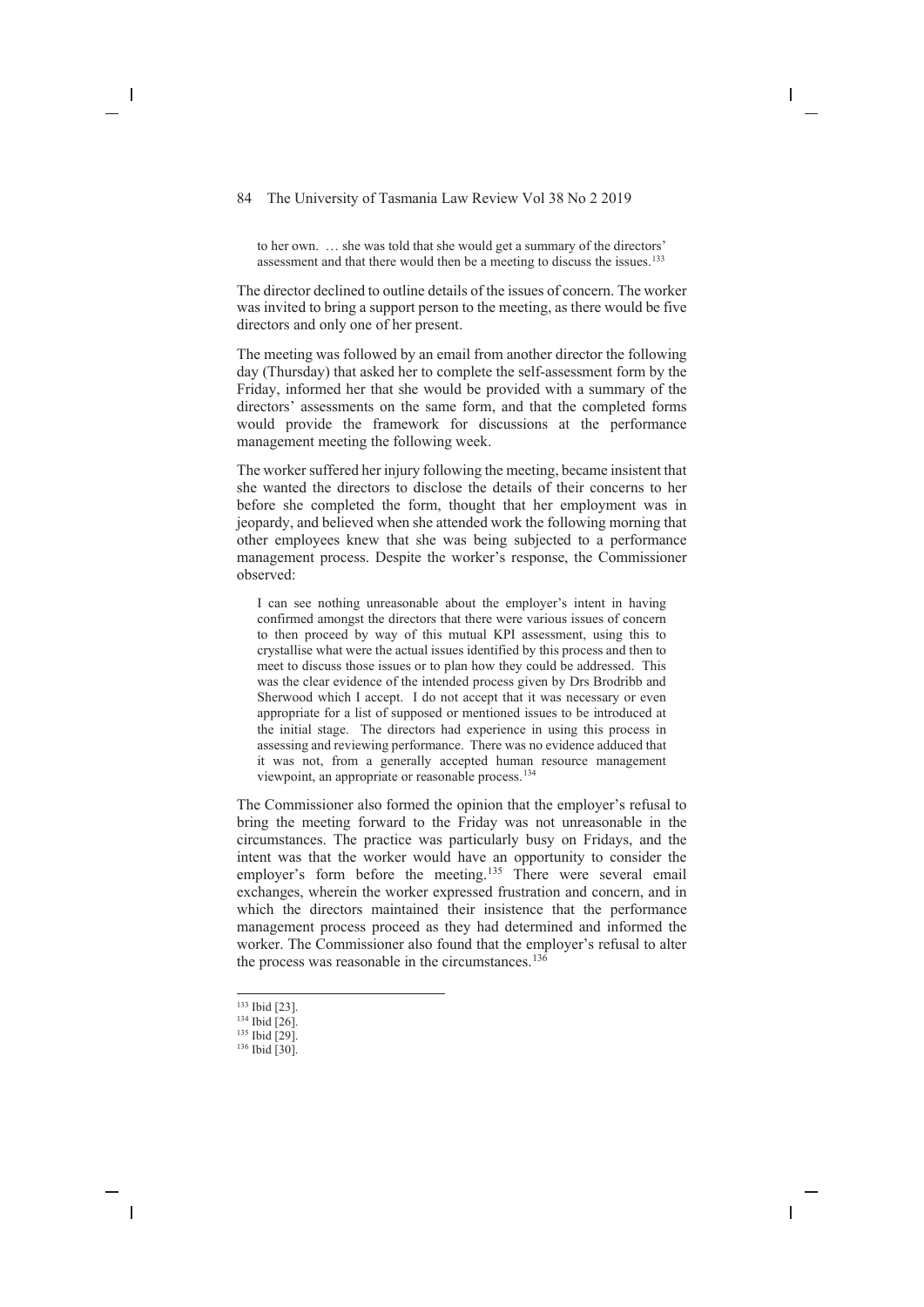In assessing the reasonableness of the management actions, the Commissioner also took into account the directors' knowledge of the worker's susceptibility to a psychological injury at the time that they initiated the performance management process.

Although there was no specific submission by counsel on this point I consider that it is necessary for me to determine whether or not there was anything particular or specific about the worker's circumstances or mental health that ought to have been considered by the employer in instituting any administrative action they might take.<sup>137</sup>

Although the worker had experienced difficult working relationships with some of the other administrative staff over the months preceding the initial meeting, and may not have been coping well, the Commissioner did 'not accept that as at September 2008 the employer necessarily had any knowledge that the worker was distressed, stressed or in any way susceptible to injury (disease) due to difficulties that she was having within the workplace.'138 No evidence was tendered that the worker made complaint about her treatment by others in the workplace or advised her employer that she was struggling or having difficulty coping.

The objective test of 'reasonableness' is applied within the subjective context of the specific case. Whether a management action was reasonable must be considered in great detail – it cannot be assumed that an employer's changed performance expectations were reasonable, even if the way that they were communicated was. The psychological health of a worker will be relevant in determining whether management behaviours are reasonable. This case was arguably borderline in that management could have responded differently to the worker's request for earlier notice of the nature of the concerns about her performance, and that the time between notice and the meeting was shortened, without undermining the integrity or framework of the performance management framework.

## V CONCLUSION

The small number of Tasmanian cases that we identified through our case identification method help to demonstrate the way that s 25(1A) has been applied. The exception provisions have been applied in ways that capture a range of management actions in the course of guiding or sanctioning a worker's behaviour or performance. There must be a link to the worker's employment.

The purpose of the exception is to protect employers from liability for psychological injuries caused by reasonable management action.139 Our study relies upon reported cases that proceeded to hearing and therefore

<sup>137</sup> Ibid [28].

<sup>138</sup> Ibid [28].

<sup>139</sup> Rundle, Woods & Michaelson (n 62)*.*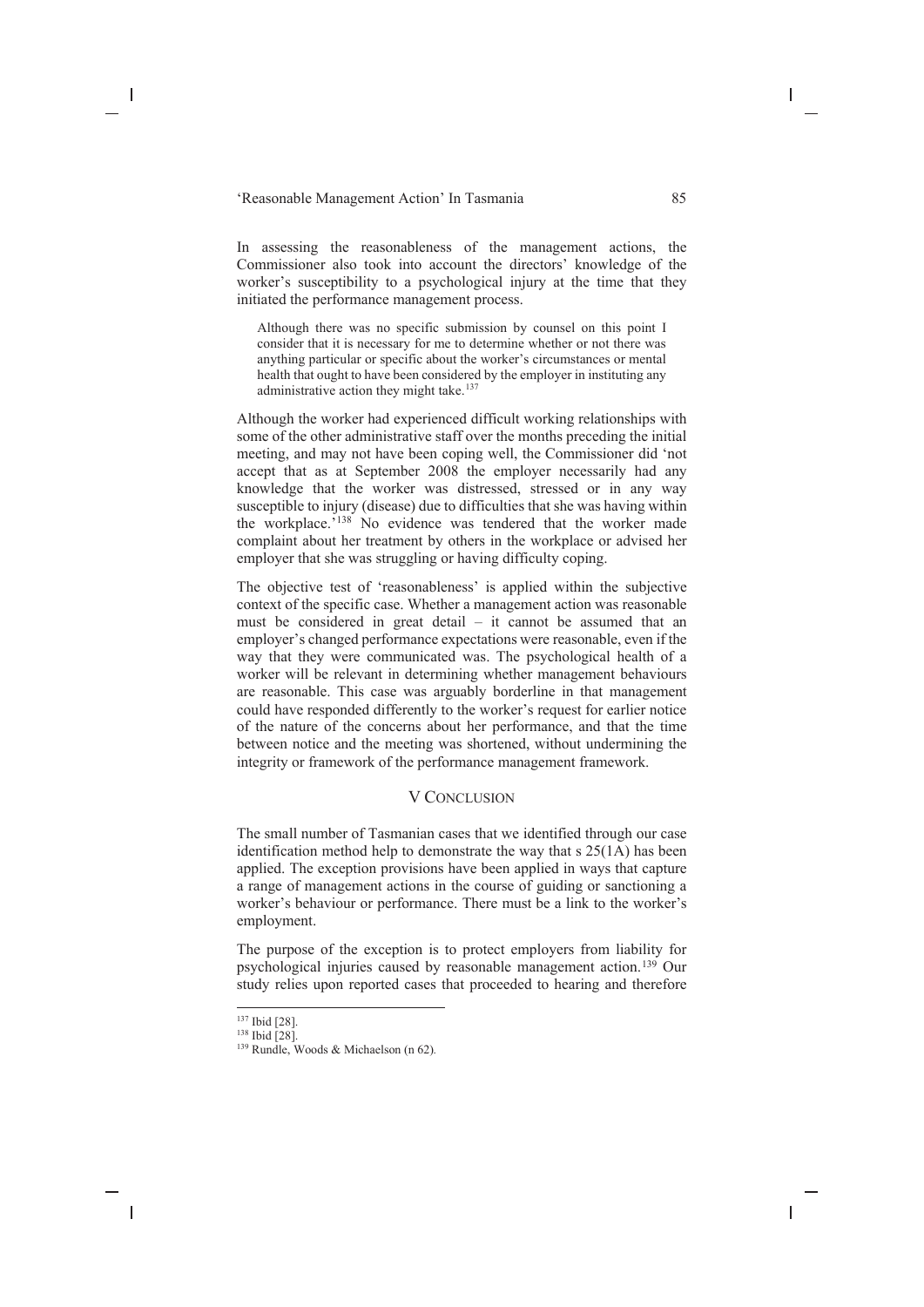excludes the majority of workers' compensation claims. However, we can draw some observations about the outcomes reached in the cases that were disputed to the hearing stage and reported. The preliminary determination of s 81A applications is a significant exit point for disputed worker's compensation claims, and the overwhelming majority of these applications are finalised on the basis that there is no liability to pay workers' compensation until further order.140 For those matters that proceeded to a hearing of the substantive issues and therefore determined whether or not the exception applied, the employer succeeded in establishing the exception in five of the seven cases in our sample. The exception in workers' compensation claims for psychological injury is a powerful barrier to claiming.

One of the significant difficulties in psychological injury cases is in establishing what, if anything, were the most significant causes among a multitude. The need for the employer to establish that the injury 'arose substantially from' the reasonable management action was a barrier in *C v Department of Education.<sup>141</sup>* The Tribunal was not able to conclude that the management action was a substantial cause. Causation may be particularly difficult in cases where the workers has a pre-existing psychological condition that impairs their ability to perform their work competently.

The reasonableness of management behaviour is another important element of the reasonable management action defence. In *Pataki v University of Tasmania<sup>142</sup>* the Supreme Court highlighted the need for the Tribunal to make a specific finding about whether or not the management action was reasonable, and returned the case back for rehearing as the Commissioner had not done so. *S v Hobart Obgyn Pty Ltd<sup>143</sup>* shows how management may reasonably refuse to accede to a worker's request for changes to the way that their performance is managed, and if the procedure is reasonable, and causes injury, then the exception may apply.

Although we cannot make any generalisations from our findings, presenting them here should be of some assistance to human resources and legal practitioners whose work relates to workers' compensation claims. Examples can help illustrate the way that the law works in action, and demonstrate the application of legislative provisions.

The limitations of the available data that we encountered in this study can inform future research. Our study's goal was to elaborate upon the legal meaning of 'reasonable management action' in workers' compensation cases, by focusing on judicial and tribunal member determinations. These are the only decisions that have the authority of having been finalised

<sup>140</sup> Ibid

 $\frac{141}{142}$  (n 28).<br>  $\frac{142}{143}$  (n 74).